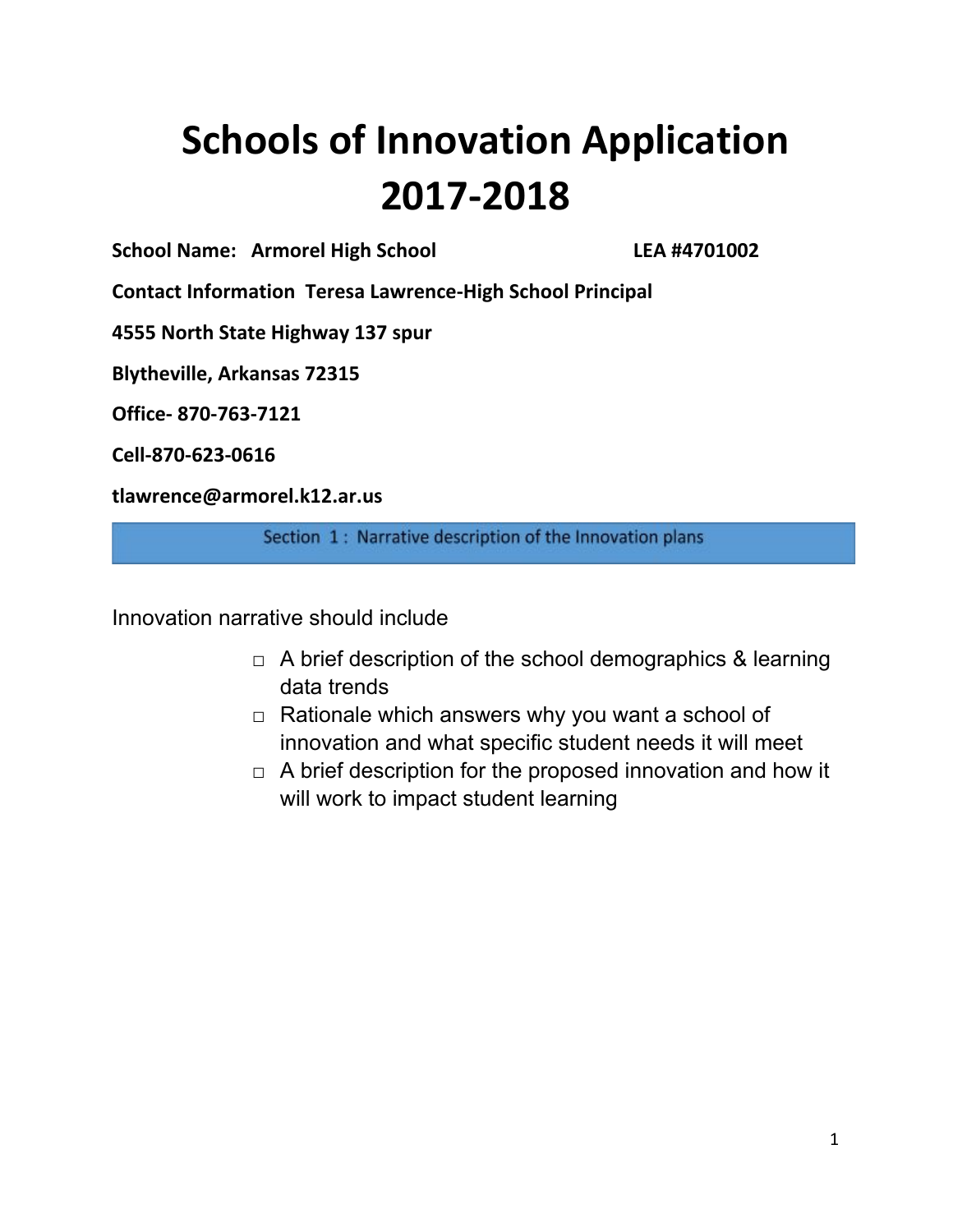School Demographics and data learning trends.

Armorel is a small rural school situated in the northeastern corner of Arkansas. While farming continues to play a large role in our economic make-up, we are also surrounded by the steel industry. The majority of our students are from upper- middle class, income earning families with lower income values. Our student population is predominantly white with less than 10 students in each of the subpopulations. We have approximately 44% of our families living in poverty.

Data does not reflect typical expectations. Lower income students usually score as well as, or better than the upper income students. Our overall ESSA Index score is 70.04. While this score reflects above average achievement, we are not meeting growth expectations. Our math scores continue to remain in the 33-34%, and our English Language Arts scores are at a 69.47%. We know both scores are not where they need to be. Our graduation rate is 86.21%. When one child does not graduate, it is one child too many. Our attendance rate is 95% which is above state levels. ACT composite scores are remaining relatively stable, but are not rising above a composite of 21. Sixty-three percent of our 11th and 12th graders attend the local vocational/technical center and/ or community college. After graduation, our students continue to pursue an education from one of the local facilities or one of the four year institutions across the state. Of the students who leave to attend a four year institution, 5% return after the first semester and enroll in classes at the local vocational center or community college.

Students struggle with the relevance and transfer of what they are learning in class and how it will apply in the real world. Our community partners have stated they need workers who posses personal competencies such as; a good work ethic, self worth, are self-regulated learners, understand how to problem solve, collaborate, effectively communicate, and set and reach personal goals.

Being a School of Innovation affords us the opportunity to develop a student body who is future ready. As educators, we are preparing our students for jobs not yet developed. We want to instill the importance of setting and reaching personal goals, understanding community systems and how they fit into the larger world, thinking critically, collaborating with others and perseverance through tough projects/situations to solve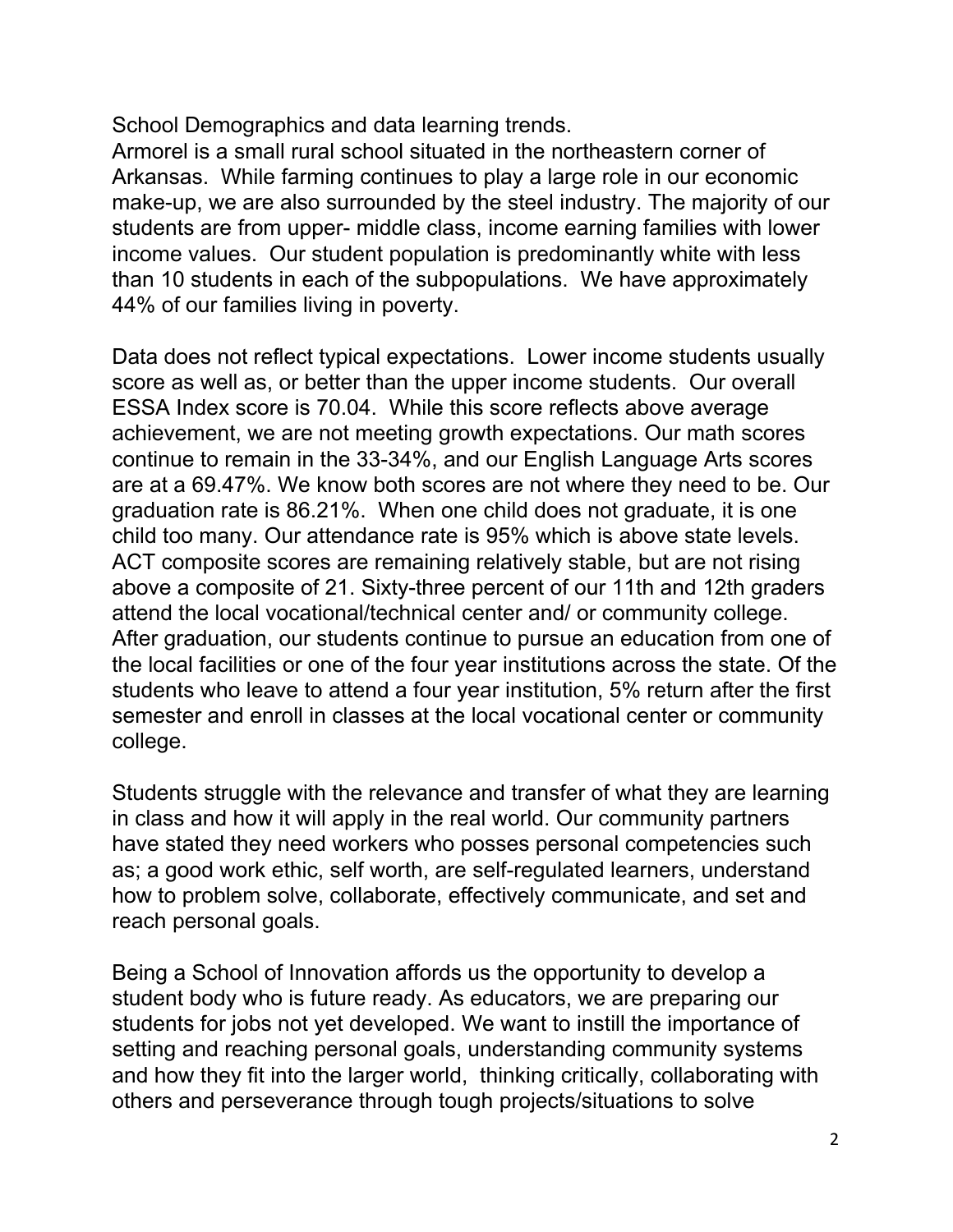problems as they arise. Employers and community partners have told us these are the skills needed in all career fields. Our goal is to assist our students in becoming successful productive citizens who can make informed decisions.

Becoming a School of Innovation offers us the opportunity to build a student-centered curriculum infusing community service learning, oral communications, and technical skills within all subject areas. We know and understand the importance of effective communication skills as well as, the ability to utilize all types of technology in an efficient manner. Our innovative curriculum will integrate multiple disciplines in implementation of inquiry-based/project-based learning. These projects will require real world/community based problems in which students will take on the viewpoints of several different people affected by the problem, conduct research on the situation, and work to find an acceptable solution. Through this project-based curriculum students will develop a deeper understanding of community systems, and where they belong in the system. Weekly, students will participate on-site with the Humane Society, Local Soup Kitchen, Food Pantry, Great River Medical Clinic, etc. (community partners). Students will build partnerships with, and assist community partners, in becoming ADE approved Community Service Learning sites. Students will also participate in internships with local businesses and professionals which will provide them insight into prospective jobs. Another part of our innovative curriculum will require 11th and 12th grade students to attend a school board meeting, civic organization meeting, and a city council meeting. They will gain a better understanding of how their community operates. Embedding community based opportunities in our curriculum will assist our students in becoming productive well rounded citizens.

Armorel High School has already instilled other innovative practices such as advisory groups, daily PLC meetings, operating a school based business which allows students to participate in and learn about the different components of business management, student voice, and one to one MacBook use. Becoming a School of Innovation will allow us to refine our current practices and expand our initiatives to enhance our students' learning.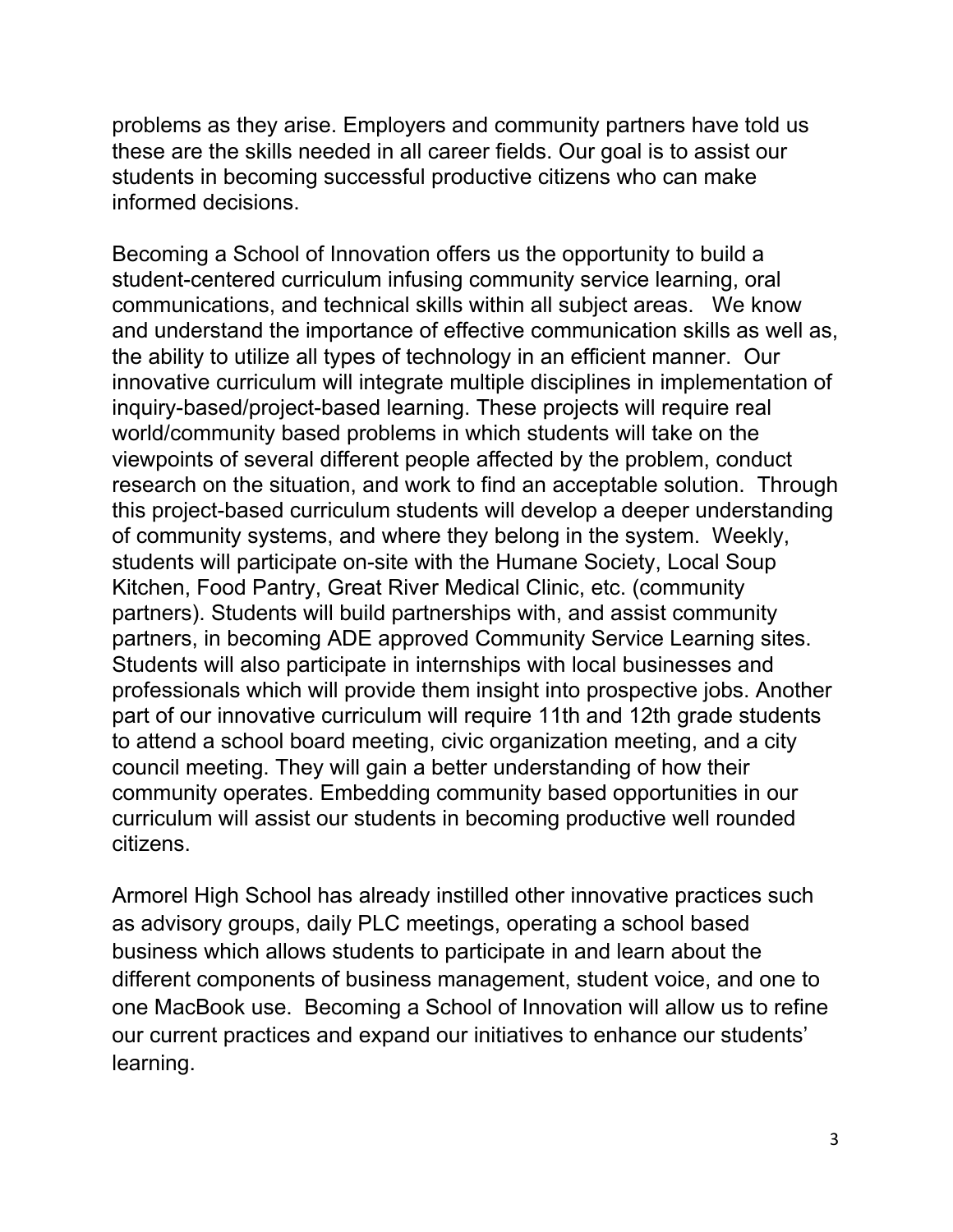# **Section 2: General Questions**

# **General Questions**

# **Special Conditions (Check all that apply) (NOTE: This language may change under ESSA)**

- □ Facilities Distress
- □ Rewards School for Growth
- □ Rewards School for Performance

Link to your School Improvement Plan:

School Rating

- □ A
- □ X B
- □ C
- □ D
- □ F

Is this a new LEA?

- □ Yes
- □ X No

If Yes, Please Explain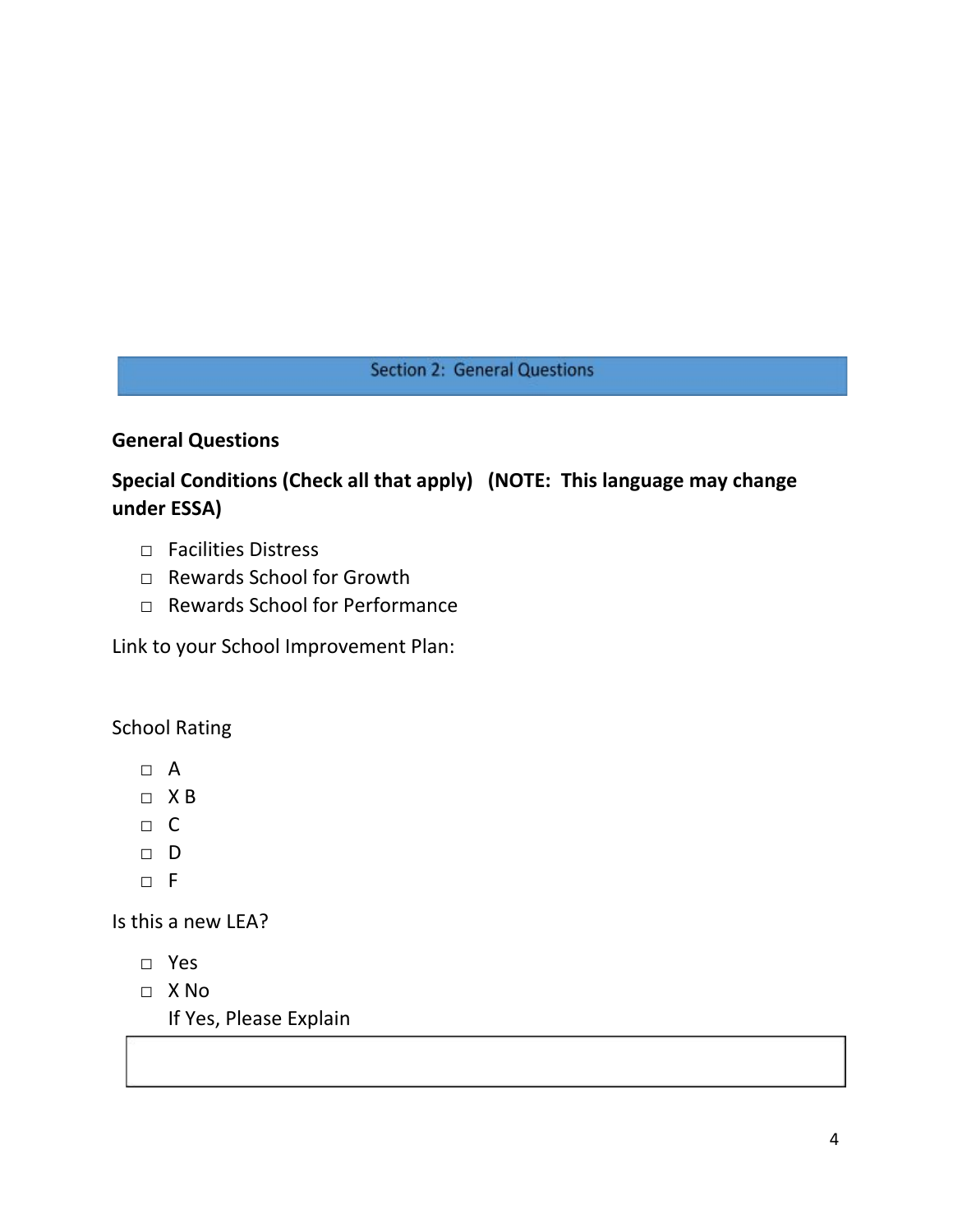Supports and service organizations assisting your school.

X Arkansas Department of Education (ADE)

X Arkansas Public Resource Center (APSRC)

X Education Renewal Zone (ERZ)

Other -Please list below:

\_AAEA, ASBA, Arkansas Leadership Academy

Section 3 Exploring and Learning Prework

**Exploring and Learning Phase 1**: The work in this section is suggested before completing the School of Innovation Plan and Goals in the application.

| <b>Exploring and Learning Phase 1 Work</b> |                                                                              |  |  |
|--------------------------------------------|------------------------------------------------------------------------------|--|--|
| Sept. 2017-Jan 2018                        |                                                                              |  |  |
| September 26-27                            | • Fall Innovation Summit in September                                        |  |  |
| September 27, 2017 4:00-5::00              | • Information session for prospective SOI<br>schools on second day of summit |  |  |
| October 3, 2017                            | Deadline to Submit Intent to Apply<br>$\bullet$                              |  |  |
| October 11, 2017                           | <b>Attend SOI Application Meeting</b><br>$\bullet$                           |  |  |
|                                            |                                                                              |  |  |

# **Exploring and Learning Phase 1 Capacity Building up to Submission of Application on February 5, 2018**

What activities have engaged staff and other stakeholders in order to build capacity for innovation?.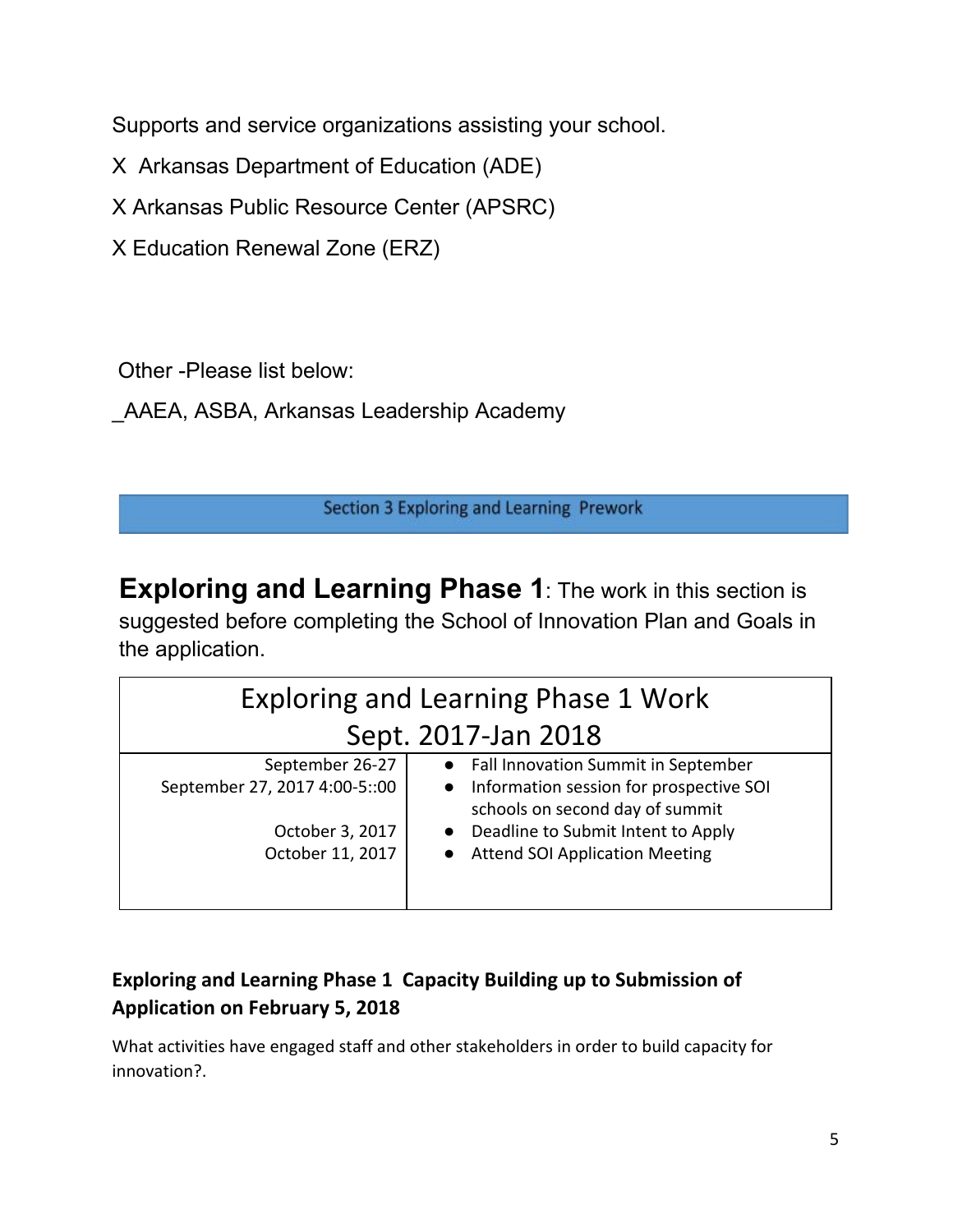Complete the following chart that **details** the professional development plan.

# **Professional Development Plan Part 1— Exploring and Learning Phase 1 learning up to submission of application**

| <b>Date</b>              | <b>Describe Activity</b>                                                                                                                                                                                         | Number of participants | Roles in School                                                              |
|--------------------------|------------------------------------------------------------------------------------------------------------------------------------------------------------------------------------------------------------------|------------------------|------------------------------------------------------------------------------|
| May 2017                 | Instructional team<br>meeting-Discussion<br>centered around<br>becoming a school of<br>innovation, what is a<br>school of<br>innovation?, What<br>are the benefits to<br>our students?, Why?                     | 21                     | 15 Teachers<br>Paraprofessionals<br>Counselor<br>Principal<br>Superintendent |
| September<br>26-27, 2017 | Innovation for<br><b>Educational Summit</b>                                                                                                                                                                      | $\overline{2}$         | 1 Administrator<br>1 Counselor                                               |
| August                   | Instructional team<br>meetings- Daily PLCs<br>Continued discussion<br>on becoming a<br>school of innovation.                                                                                                     | 20                     | 16 Teachers<br>Paraprofessionals<br>Counselor<br>Superintendent<br>Principal |
| September                | <b>Student Voice</b><br>Meeting<br>Discussed with<br>students possible<br>changes needed to<br>help foster student<br>engagement and<br>what it would mean<br>if we were to<br>become a school of<br>innovation. | 15                     | 12 Students<br>2 Teachers/Facilitators<br>Principal                          |
| October<br>17th, 2017    | Instructional team<br>meeting<br>Why Activity drilled<br>down as a root cause<br>type activity- Why do<br>we have school? But<br>why?, Yes, and Why?<br>Each instructional                                       | 19                     | 16 Teachers<br>Superintendent<br>Principal<br>Dean of Students               |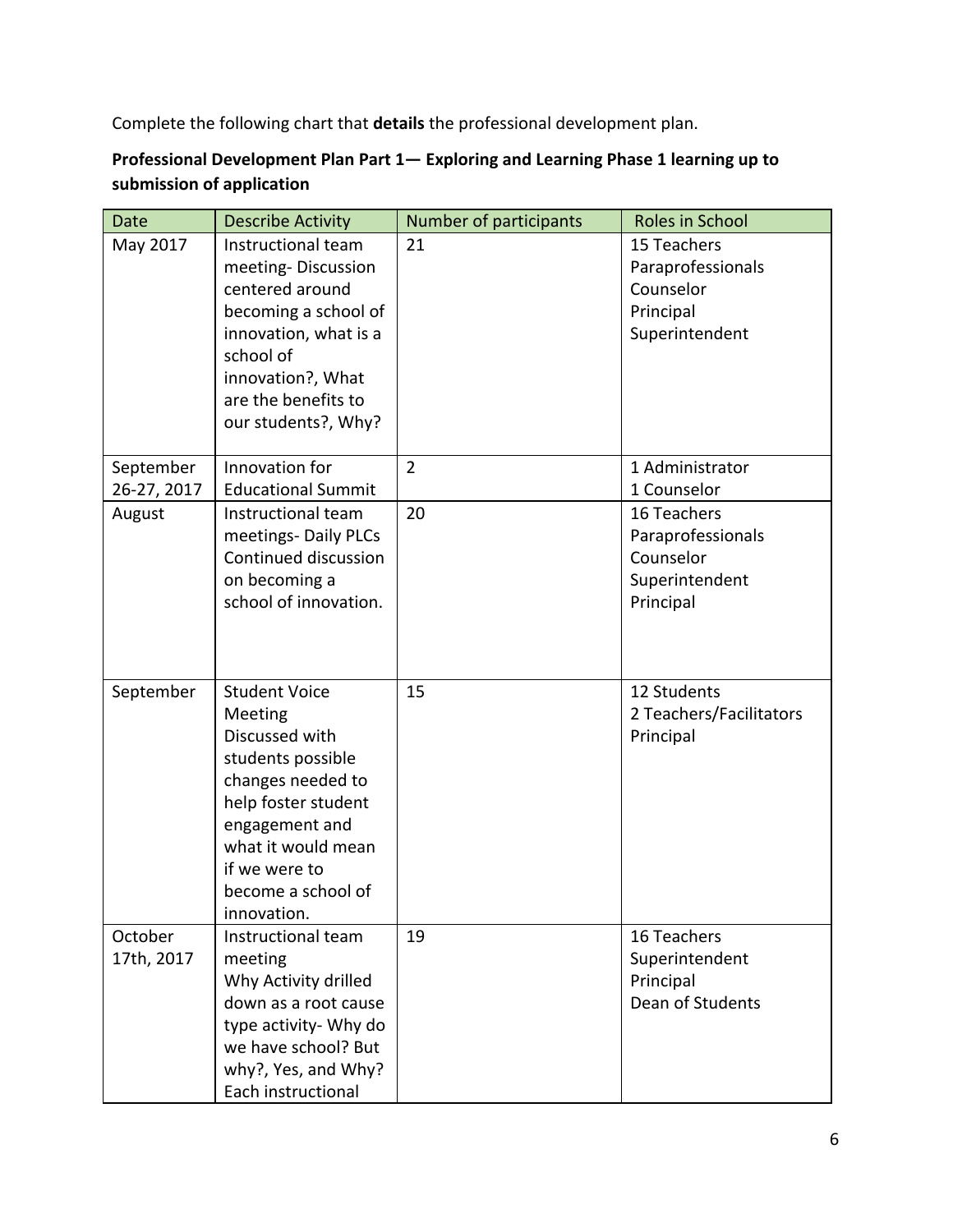|                       | team answered the<br>question                                                                                                                                                                                                                                                                                                                                                                                                                                      |    |                                                                                     |
|-----------------------|--------------------------------------------------------------------------------------------------------------------------------------------------------------------------------------------------------------------------------------------------------------------------------------------------------------------------------------------------------------------------------------------------------------------------------------------------------------------|----|-------------------------------------------------------------------------------------|
| October<br>19th, 2017 | Instructional team<br>meeting<br>All on the wall type<br>activity- Each team<br>was given a stack of<br>red, yellow, and<br>green cards. On the<br>red cards They wrote<br>the things we need<br>to stop doing, on the<br>yellow cards they<br>wrote things we<br>need to begin doing<br>or continue doing,<br>but do better, and on<br>the green cards they<br>wrote things we are<br>doing well. Then they<br>grouped each section<br>into similar<br>categories | 26 | 16 Teachers<br>Dean of Students<br>Paraprofessionals<br>Superintendent<br>Principal |
| October<br>24th, 2017 | Instructional team<br>meetings<br>PBL Project-<br>Innovation each<br>team member takes<br>a stakeholder role<br>and researches<br>innovation and<br>creates a report<br>based on their<br>stakeholder point of<br>view. Each team<br>reported on their<br>findings.                                                                                                                                                                                                | 19 | 16 Teachers<br>Superintendent<br>Principal<br>Dean of Students                      |
| November<br>6th, 2017 | Instructional team<br>meetings<br>Team members<br>record their<br>questions and<br>concerns about                                                                                                                                                                                                                                                                                                                                                                  | 19 | 16 Teachers<br>Superintendent<br>Principal<br>Dean of Students                      |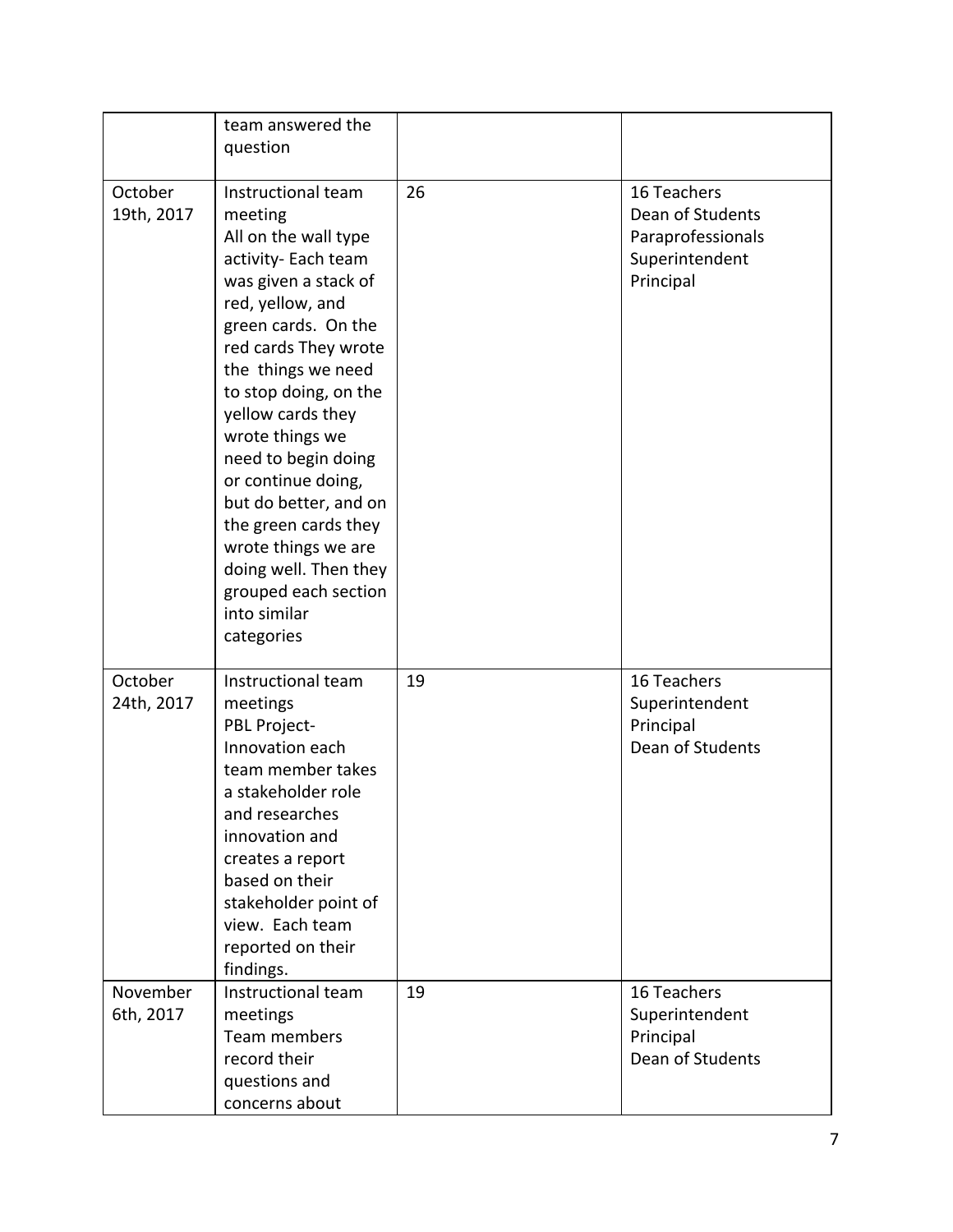|                             | moving to become a<br>school of innovation-<br>these were posted in<br>Google classroom for<br>all faculty to view.<br>We worked to come<br>to a consensus<br>regarding answers to<br>our questions. |    |                                                                                  |
|-----------------------------|------------------------------------------------------------------------------------------------------------------------------------------------------------------------------------------------------|----|----------------------------------------------------------------------------------|
| November<br>13, 2017        | Instructional team<br>meetings-Continued<br>to work on solutions<br>to our questions and<br>concerns.                                                                                                | 19 | 16 Teachers<br>Principal<br>Counselor                                            |
| December<br>1st, 2017       | Student voice<br>meeting to discuss<br>why we want to<br>become a school of<br>innovation. Gathered<br>additional ideas and<br>solutions.                                                            | 15 | 12 Students<br>2 Teachers<br>Principal                                           |
| December<br>4th, 2017       | Parent meeting<br>creation of council of<br>innovation                                                                                                                                               | 27 | Parents<br><b>Students</b><br>Teachers<br>Principal                              |
| December<br>5th, 2017       | Student meeting to<br>discuss becoming a<br>school of innovation.<br>We continued to<br>work through what<br>we want our school<br>to look like.                                                     | 21 | <b>Students</b><br>Counselor<br>Principal<br>Teachers                            |
| January 3rd,<br>2018        | Professional<br>development with<br>the teachers using<br>the book Everyday<br>Problem Based<br>Learning.                                                                                            | 24 | 18 Teachers<br>1 Counselor<br>3 Paraprofessionals<br>Principal<br>Superintendent |
| January<br>22-26th,<br>2018 | Council of Innovation<br>Meetings-daily                                                                                                                                                              | 36 | Parents,<br>Teachers, Counselor,<br>Dean of Students,<br>Principal               |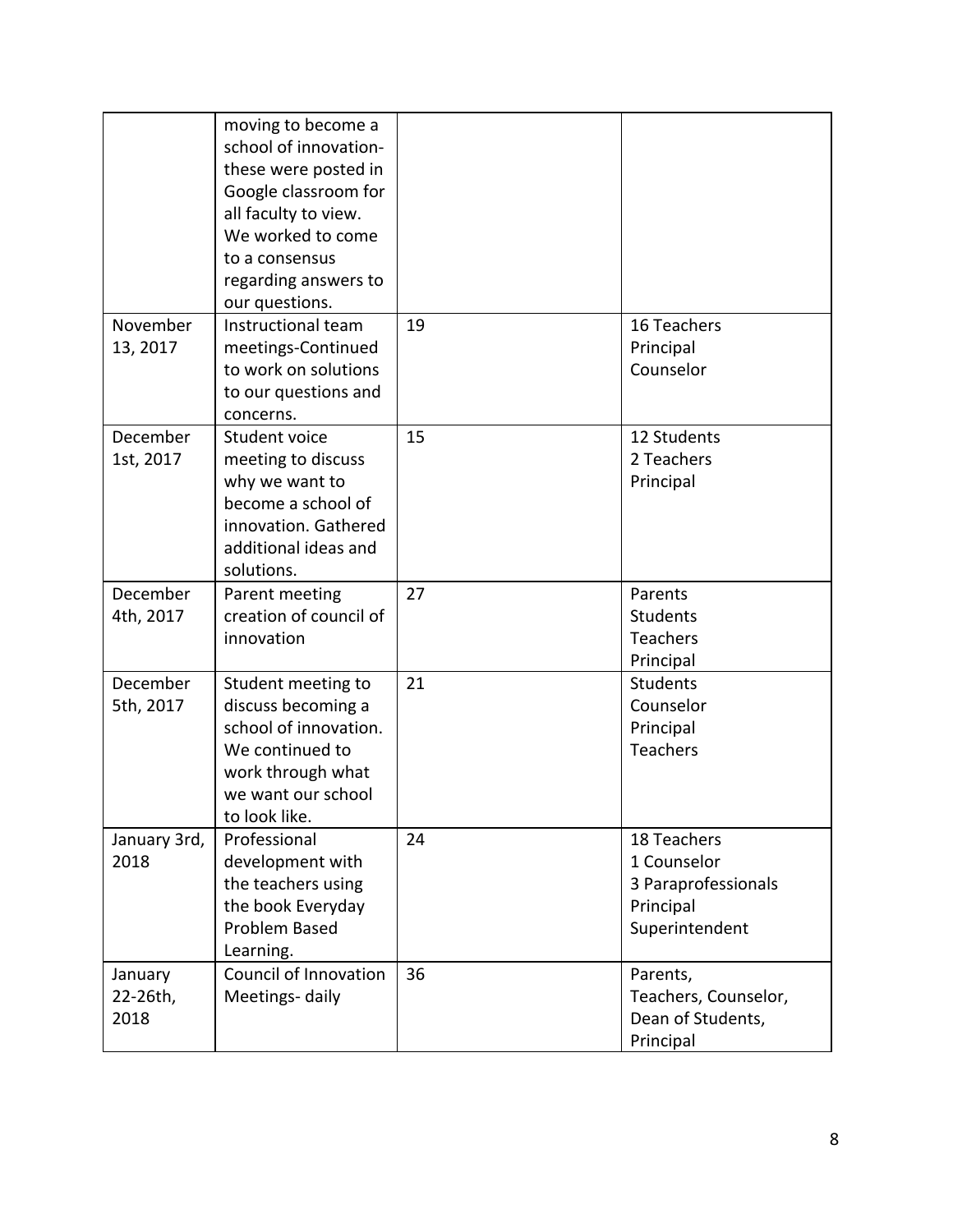The school's **Vision and Mission** will align to the innovative work. Please indicate if your vision and mission are:

new X revisited reworded completely revised

If you completed any of the steps above, briefly explain your process and the stakeholders involved

Our mission and vision statements were first created with our student leadership team. Then the team took their thoughts to the faculty and staff. Together they worked on refining the mission and vision. Afterwards other stakeholders such as parents and community members were invited to help refine our mission and vision statements. Because this is a living document we have a planned meeting in the spring to review/revise our mission and vision, if needed.

The school's **Vision** statement

Armorel High School strives to prepare our students to be responsible thinkers, and resourceful citizens who are future ready.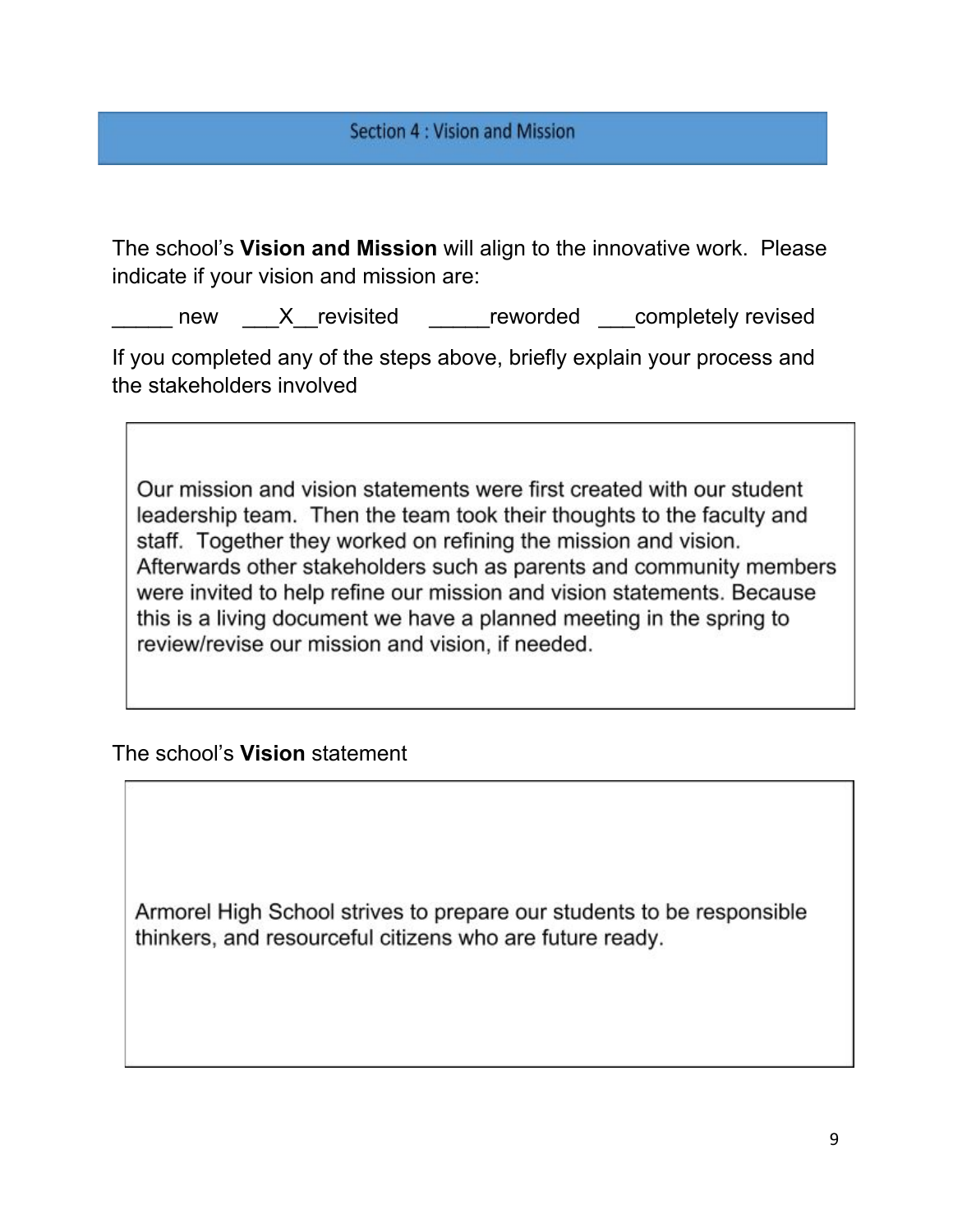Armorel High School is committed to immersing students in technology, and a rigorous, integrated, curriculum gaining varied experiences while meeting their individual needs in a respectful and safe environment.

**Section 5: Goals and Anticipated Outcomes** 

Identify the school of innovation goals and performance targets.

# **These may include, but are not limited to, the following goals outlined**

**in [AR Code § 6-15-2803 \(2016\)](http://law.justia.com/codes/arkansas/2016/title-6/subtitle-2/chapter-15/subchapter-28/section-6-15-2803)**

**(Example of Goal Writing Worksheet at end of Application Form)**

**Note: Limit the response to no more than five (5) goals.**

| Goal 1 | If we provide opportunities for students to work with<br>teachers to help develop curriculum, rubrics, and<br>assessments each nine weeks then we will meet or<br>exceed growth in math, science, and reading and student<br>engagement and learning will increase because students<br>will take ownership and be accountable. Measurable<br>evidence will be an increase in attendance, student<br>participation, student surveys, student mastery in core<br>content, and correlation between classroom grades and<br>standardized assessment scores. Baseline data will be |
|--------|-------------------------------------------------------------------------------------------------------------------------------------------------------------------------------------------------------------------------------------------------------------------------------------------------------------------------------------------------------------------------------------------------------------------------------------------------------------------------------------------------------------------------------------------------------------------------------|
|        | collected during the 2017-18 year.                                                                                                                                                                                                                                                                                                                                                                                                                                                                                                                                            |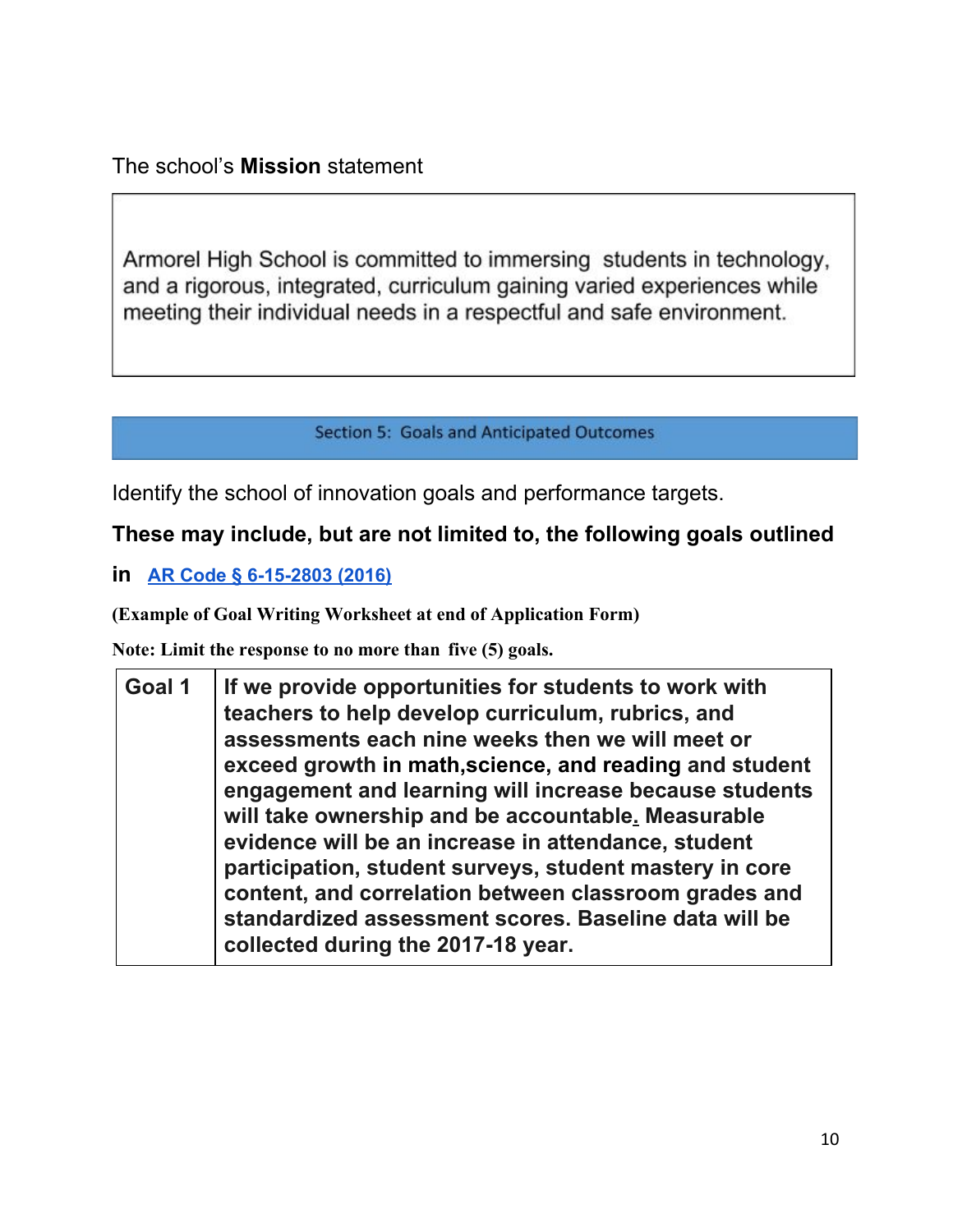| Goal 2 | If we integrate 21st century skills then, all students will<br>be better prepared for success in life and a career.<br>Measurable evidence will be more students obtaining an<br>ACE Certification in applicable courses, an increase in<br>student engagement and presentations, increase in<br>different modes of presentation tools, students solving<br>problems using technological resources, survey results<br>from students and community partners, more<br>participation and graduates in computer science<br>courses, and an increase in students working in a<br>technological field after graduation. |
|--------|-------------------------------------------------------------------------------------------------------------------------------------------------------------------------------------------------------------------------------------------------------------------------------------------------------------------------------------------------------------------------------------------------------------------------------------------------------------------------------------------------------------------------------------------------------------------------------------------------------------------|
| Goal 3 | If we engage students in Community Service Learning<br>projects then All students will develop personal<br>competency skills in school and community by<br>participating in real world, authentic experiences,                                                                                                                                                                                                                                                                                                                                                                                                    |
| Goal 4 |                                                                                                                                                                                                                                                                                                                                                                                                                                                                                                                                                                                                                   |
| Goal 5 |                                                                                                                                                                                                                                                                                                                                                                                                                                                                                                                                                                                                                   |

Section 6: Goal Timeline

Please connect the SOI goals to the innovation, rationale, and timeline for implementation. Note: limit the response to no more than five (5) goals.

| Goal                                               | <b>Innovation</b>     | <b>Rationale</b>                                                                                                                                     | <b>Timeline</b>                                     |
|----------------------------------------------------|-----------------------|------------------------------------------------------------------------------------------------------------------------------------------------------|-----------------------------------------------------|
| Ex. Decrease dropout<br>rate by 3% by May<br>2019. | Ex. Mentoring program | Ex. Our school has a<br>current dropout rate of<br>8% resulting in between<br>20-30 students per year<br>leaving school. A<br>mentoring program will | Ex. Beginning fall 2018<br>and ongoing with review. |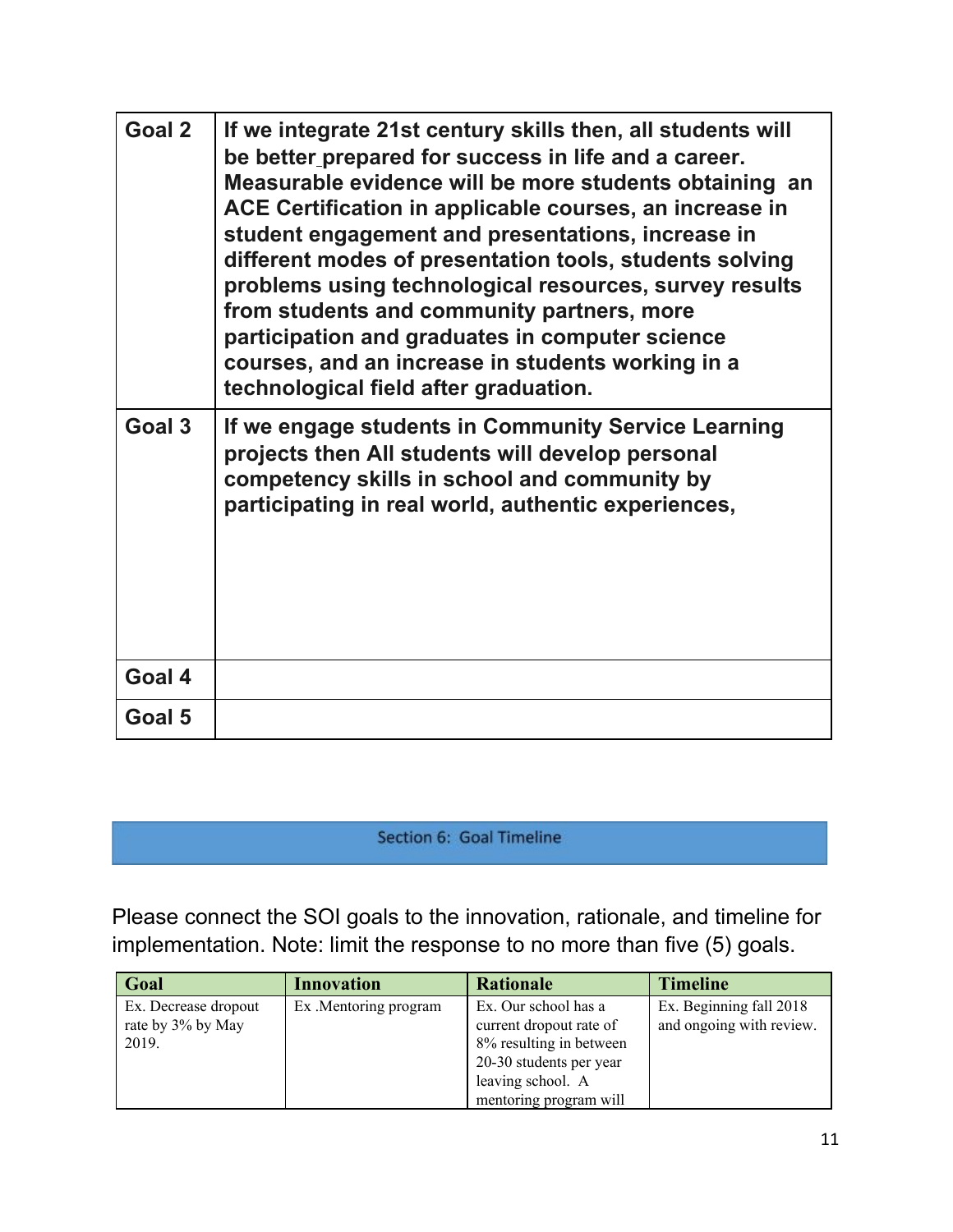|                                                                                      |                                                                                                                               | closely monitor student<br>needs in time for<br>intervention and<br>alignment of support in a<br>timely manner.                                                                                                                                                                                                   |                                                         |
|--------------------------------------------------------------------------------------|-------------------------------------------------------------------------------------------------------------------------------|-------------------------------------------------------------------------------------------------------------------------------------------------------------------------------------------------------------------------------------------------------------------------------------------------------------------|---------------------------------------------------------|
| Goal 1: Increase<br>student engagement<br>and teaching and<br>learning               | Students have a voice<br>in development of<br>curriculum, rubrics,<br>and assessments                                         | We want to build<br>student buy-in,<br>accountability,<br>relationships and<br>create a working<br>partnership between<br>teachers and students.<br>Allowing students<br>the opportunity to<br>help create<br>curriculum affords<br>our students with the<br>opportunity to have a<br>voice in their<br>learning. | Beginning spring of<br>2018 and ongoing<br>with review. |
| Goal 2: Increase<br>student knowledge<br>in effectively using<br>21st century skills | Integrate effective<br>communication,<br>collaboration,<br>problem solving, and<br>technical skills in<br>core subject areas. | Students will develop<br>a deeper<br>understanding of how<br>to effectively utilize<br>21st century skills<br>and how they are<br>integrated in several<br>different situations<br>and develop effective<br>communication<br>practices in all types<br>of situations.                                             | Beginning fall of<br>2018 with ongoing<br>review.       |
| Goal 2: Increase<br>student knowledge<br>in effectively using<br>21st century skills | Increase<br>collaboration,<br>between teachers and<br>students to create<br>problem-based<br>learning scenarios               | Students will develop<br>a deeper<br>understanding of how<br>to effectively utilize<br>21st century skills<br>and how they are<br>integrated in several<br>different situations<br>and develop effective<br>communication<br>practices in all types<br>of situations.                                             | Beginning fall of<br>2018 with ongoing<br>review.       |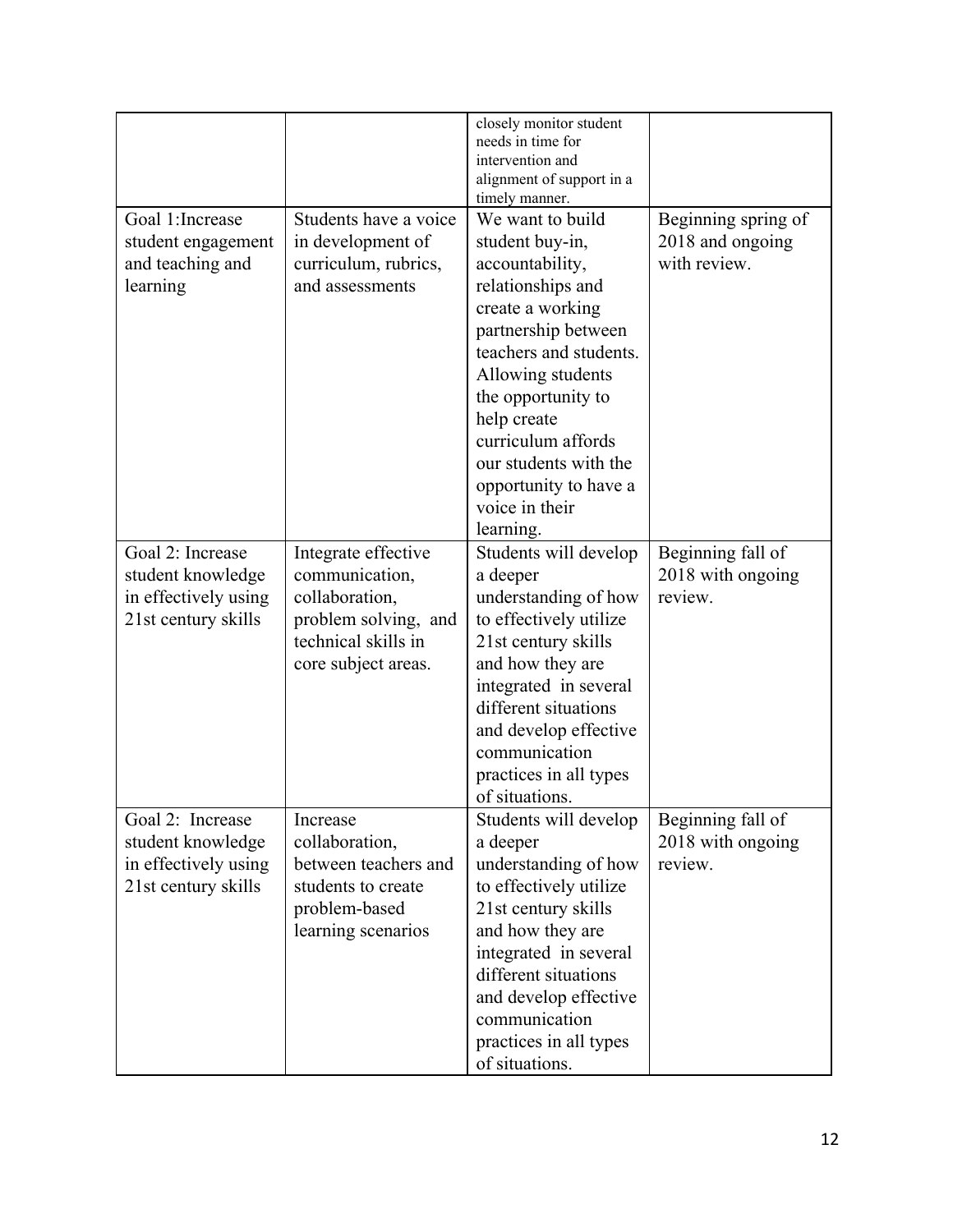| Goal 3:<br>Development of<br>personal<br>competencies and<br>soft skills for all<br>students. | Community<br>engagement/service<br>learning/projects | Curriculum will be<br>project based<br>learning including<br>community service<br>participation.<br>Students will also<br>participate in<br>internships with<br>community partners<br>and professionals in<br>which the student has<br>a career interest. This<br>will enact changes<br>needed to better<br>prepare students for<br>success in life and a<br>career which will be<br>measured by<br>documented<br>community service<br>hours, credits<br>completed,<br>reflections of<br>services performed,<br>increased civic and<br>community<br>involvement now and | Beginning fall of<br>2018 |
|-----------------------------------------------------------------------------------------------|------------------------------------------------------|-------------------------------------------------------------------------------------------------------------------------------------------------------------------------------------------------------------------------------------------------------------------------------------------------------------------------------------------------------------------------------------------------------------------------------------------------------------------------------------------------------------------------------------------------------------------------|---------------------------|
|                                                                                               |                                                      | after graduation.                                                                                                                                                                                                                                                                                                                                                                                                                                                                                                                                                       |                           |
| Goal 4:                                                                                       |                                                      |                                                                                                                                                                                                                                                                                                                                                                                                                                                                                                                                                                         |                           |
| Goal 5:                                                                                       |                                                      |                                                                                                                                                                                                                                                                                                                                                                                                                                                                                                                                                                         |                           |

# Section 7: SOI Innovation Plan Proposed Actions

Describe the school of innovation plan. The action plan must include details such as curriculum to be used, changes to schedules, and changes to courses.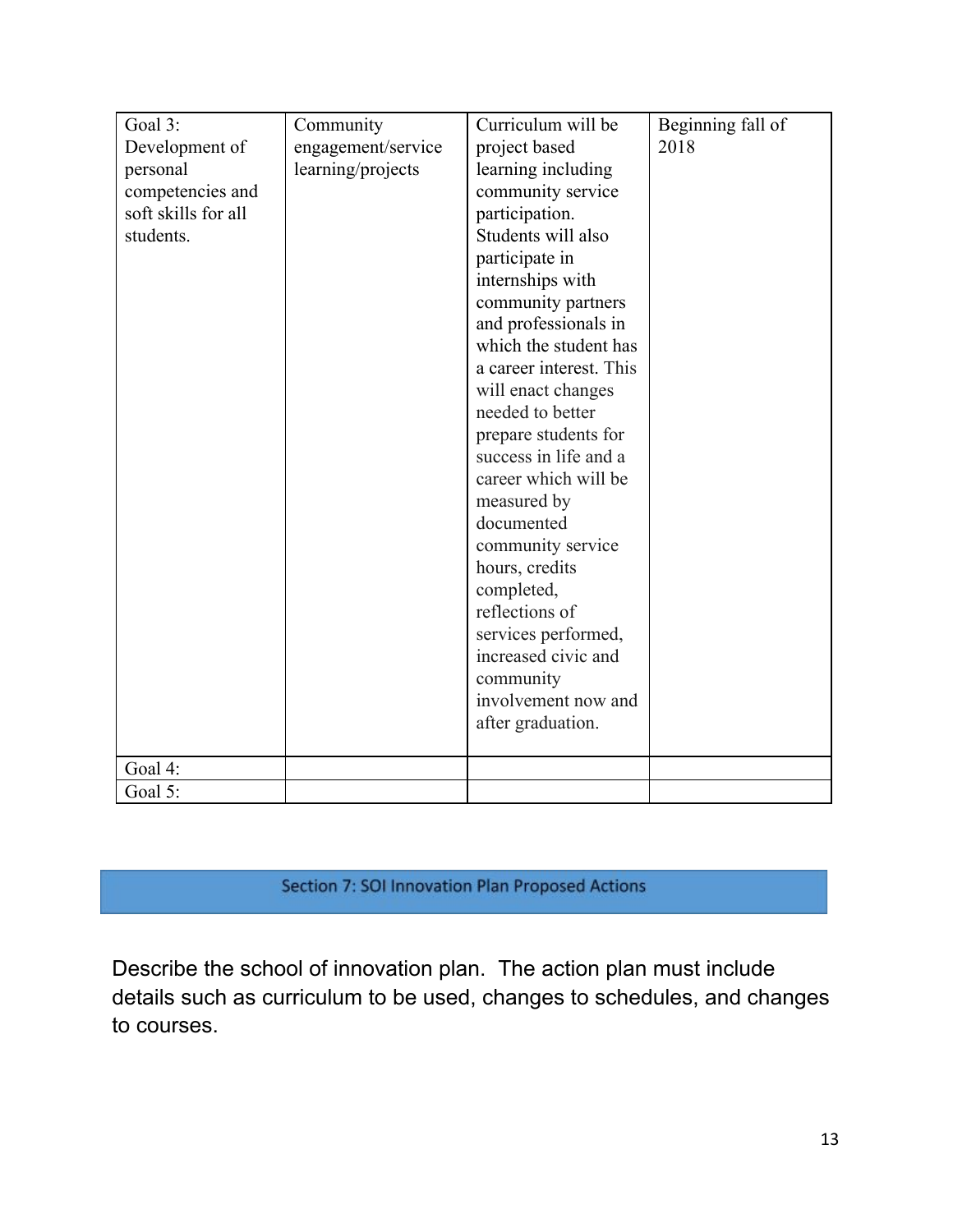#### **Date From-To Goal # Action Expected Outcome Materials & Resources Needed** Late winter/ Spring 2018 1 Scaffold instruction for students on how to unpack State Curriculum Standards, operationalize vocabulary, and determine using DOK levels- How projects will be completed to meet expected learning outcomes-building to mastery. Students will have a better understanding of how to interpret standards for learning and determine the best course of action to complete projects Depth of Knowledge information for each classroom/students Arkansas Curriculum Standards MacBooks Projector Apple TV Spring 2018 1 Teachers will provide standards for a unit of instruction and lead students through an inquiry process in order to build project based learning activities. Students will offer input on activities, timelines and learning targets of the required curriculum *Everyday Problem Based Learning-* by Bryan Pete and Robin Fogarty Content Resources Student input documentation Arkansas Curriculum **Standards** Summer 2018 1 Teachers will use the input from students to design units, rubrics and learning targets. As the year progresses students and teachers will work together to build a curriculum, create rubrics, and assessment items. Students will feel ownership over the curriculum developed from their input Content resources Student input documents Arkansas Curriculum **Standards** Spring 2019 1 Students will reflect on whether their curriculum input was realized in the year's learning strategies and outcomes. Students will continue to assist in the development of curriculum assessments and rubrics. Student reflection documentation Spring 2018 1 Staff will undergo professional development to create lessons that Staff will have lessons prepared to implement Examples of problem based learning

# Complete the following ACTION Plan Timeline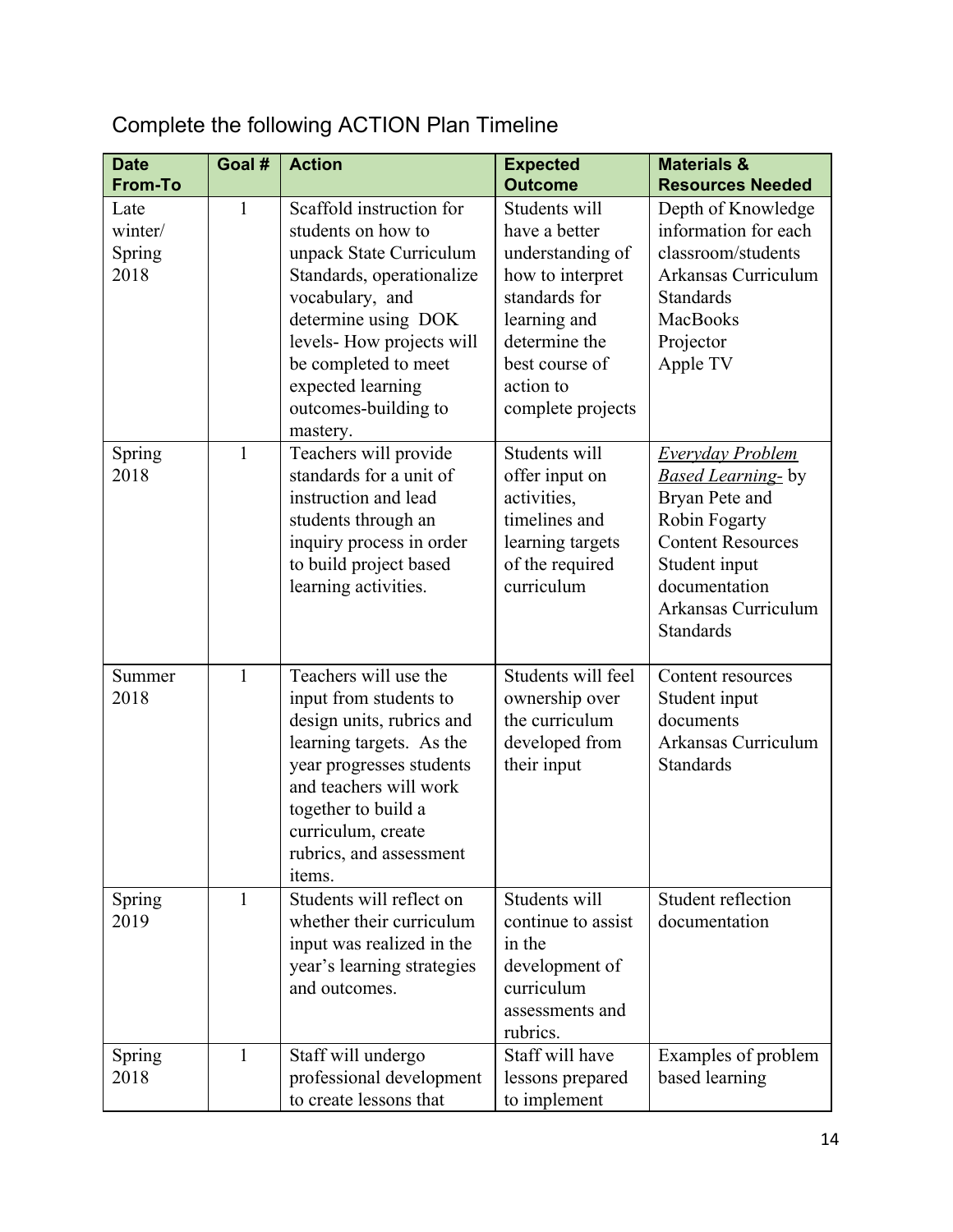|                                                 |                | reflect problem based<br>learning and real world<br>scenarios                                                                                                                                                                               | with fidelity for<br>the 2018-2019<br>school year                                                                                                                                                                                                                     | Time to collaborate<br>with team members<br>Technology<br>Curriculum                        |
|-------------------------------------------------|----------------|---------------------------------------------------------------------------------------------------------------------------------------------------------------------------------------------------------------------------------------------|-----------------------------------------------------------------------------------------------------------------------------------------------------------------------------------------------------------------------------------------------------------------------|---------------------------------------------------------------------------------------------|
| August<br>2018 and<br>ongoing<br>with<br>review | $\mathbf{1}$   | Staff will guide/ scaffold<br>student learning through<br>problem based learning,<br>utilizing the extended<br>time to combine classes.<br>Students will have<br>extended learning<br>experiences that solidify<br>the learning objectives. | Students will<br>persevere through<br>projects, solve<br>problems, think<br>critically, and<br>effectively<br>communicate<br>with faculty, staff<br>and community                                                                                                     | Problem based<br>learning scenarios<br><b>Student Personalized</b><br><b>Learning Plans</b> |
| Spring<br>2019                                  | $\mathbf{1}$   | Staff will refine units<br>based on data: student<br>participation, completion<br>of projects, reflections<br>from students and<br>community partners,<br>student learning/rubrics,<br>from the school year                                 | Staff will have<br>projects that<br>reflect actual<br>results. Students<br>will inquire about<br>real world<br>problems and<br>solutions that<br>involve content<br>learning.<br>Together<br>teachers, students<br>and community<br>partners will<br>refine projects. | Learning outcomes<br>student reflections<br>Formative and<br>summative<br>assessments       |
| Summer<br>2018                                  | $\overline{2}$ | Teachers and students<br>will work collaboratively<br>to integrate 21 Century<br>Skills in their curriculum.                                                                                                                                | Classroom<br>curriculum that<br>also incorporates<br>Oral<br>Communication<br>and Technology<br>standards                                                                                                                                                             | Oral communications<br>standards<br><b>ACE</b> and Computer<br><b>Science Standards</b>     |
| Summer<br>2018                                  | $\overline{2}$ | All project rubrics will<br>incorporate oral<br>communication and<br>technology standards.<br>All teachers will be<br>familiar with Oral<br>Communication<br>Standards.                                                                     | Students will use<br>the rubrics as a<br>guide to reflect<br>on their projects<br>and build skills in<br>communication<br>and technology<br>learning tools.                                                                                                           | rubrics<br><b>Oral Communication</b><br>and Technology<br><b>Standards</b>                  |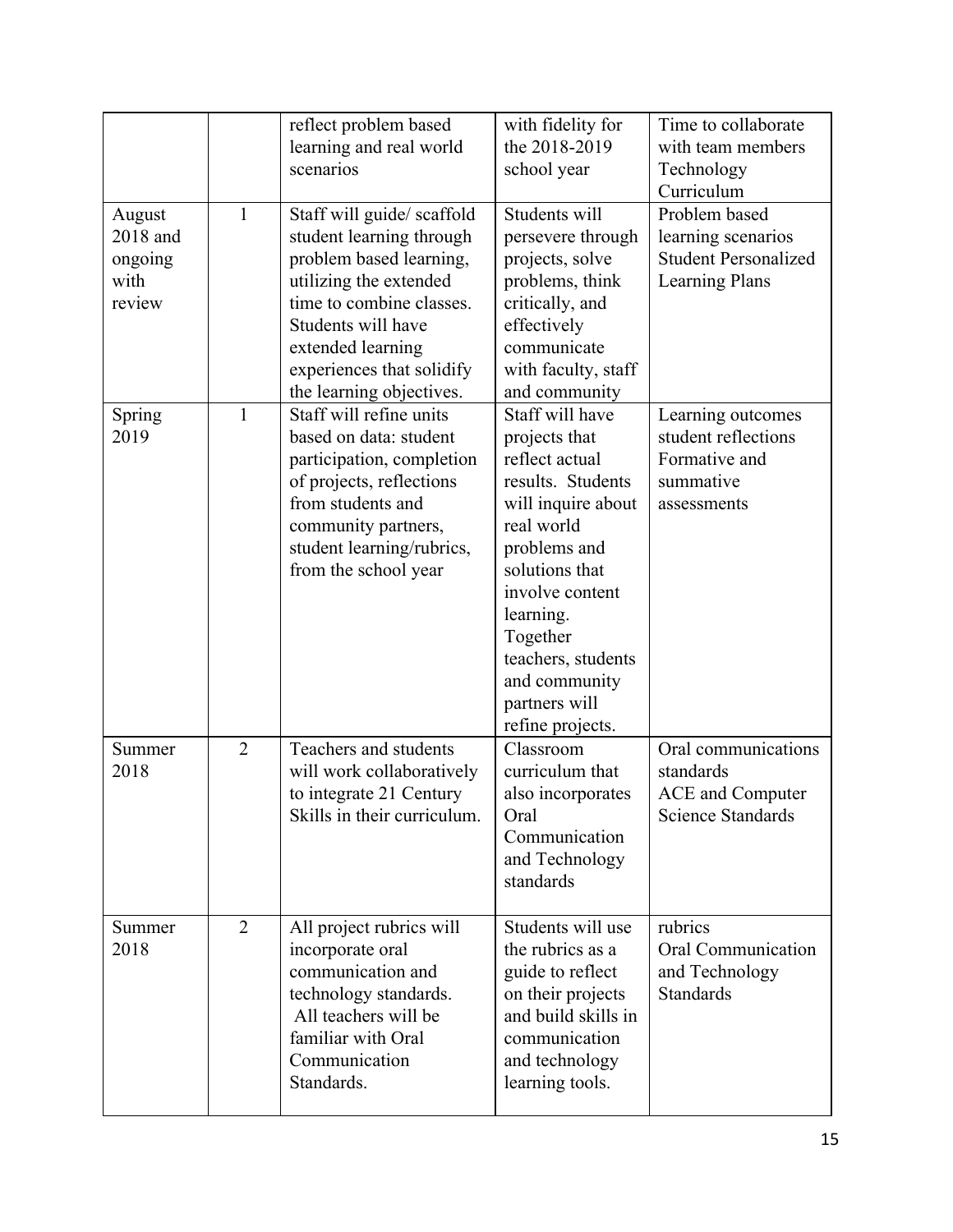| Fall 2018<br>onward                          | $\overline{2}$ | Projects rubrics will<br>include community<br>partnerships.                                                                                                                                                                          | Students will<br>utilize effective<br>oral<br>communication<br>skills in all<br>aspects of their<br>lives.                                                             | Oral<br>Communications<br>standards<br>rubrics                                                      |
|----------------------------------------------|----------------|--------------------------------------------------------------------------------------------------------------------------------------------------------------------------------------------------------------------------------------|------------------------------------------------------------------------------------------------------------------------------------------------------------------------|-----------------------------------------------------------------------------------------------------|
| Spring<br>2018                               | 3              | Students will be<br>challenged to think<br>critically and inquire why<br>(or with whom) they need<br>to form partnerships.                                                                                                           | Students will<br>recognize<br>community needs<br>and seek ways in<br>which they can<br>fulfill these<br>needs.                                                         | Inquiry based lessons                                                                               |
| Spring<br>2018                               | $\overline{3}$ | Students and faculty will<br>contact local community<br>members who are not on<br>the approved Community<br>Service Partners list to<br>work with them to<br>complete the application<br>process to become a state<br>approved site. | Students will<br>complete the<br>application<br>process, develop<br>community<br>relationships, and<br>earn Community<br>Service Learning<br>credits for<br>graduation | <b>ADE</b> Application<br><b>Community Partners</b>                                                 |
| Summer<br>2018<br>onward<br>spring<br>2018?? | $\overline{3}$ | Faculty, staff and/or<br>students will outline in<br>one document local<br>community members who<br>have state approval<br>and/or are willing to host<br>our students.                                                               | Students will be<br>able to choose or<br>rotate their<br>choices based on<br>the list                                                                                  | Contact information<br>for local community<br>members<br>State approval list<br>CLS application     |
| August<br>2018                               | $\overline{3}$ | Faculty will accompany<br>students to local<br>community member<br>businesses as a facilitator<br>for student projects.                                                                                                              | Students will be<br>exposed to<br>learning skills<br>that apply to<br>various<br>occupations                                                                           | Transportation<br>schedule<br>Time schedule<br>Master rotation sheet<br>Check in/Check out<br>sheet |
| August<br>2018                               | $\overline{3}$ | Faculty and students will<br>create a rubric, and a<br>system of recording<br>community service hours,<br>and reflections from<br>students                                                                                           | Civic and<br>community<br>involvement will<br>increase and<br>students will<br>receive CSL                                                                             | Document template<br>of community service<br>hours<br>Reflection<br>questions/template              |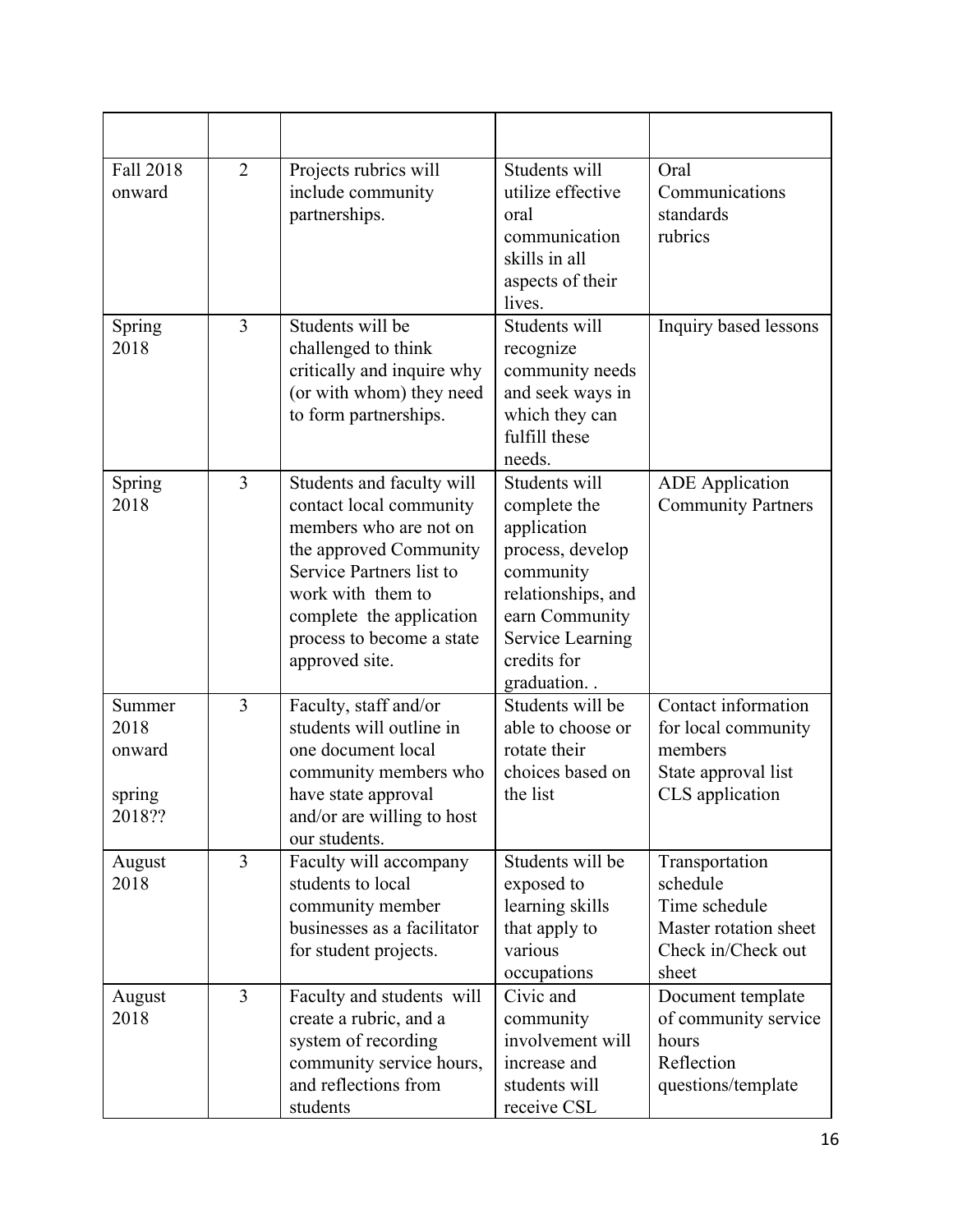|  | credit once 75<br>hours have been<br>completed | Central location for<br>all student records |
|--|------------------------------------------------|---------------------------------------------|
|  |                                                |                                             |
|  |                                                |                                             |
|  |                                                |                                             |
|  |                                                |                                             |

In the following table, list the Waiver information needed:

- □ Each law, rule and standard by title, number and description for which a waiver is requested
- □ A rationale for each waiver requested
- $\Box$  An explanation of the way that each waiver would assist in implementing the educational program of the school of innovation

The linked chart may assist: [Commonly Granted Waivers](http://www.arkansased.gov/public/userfiles/Learning_Services/Charter%20and%20Home%20School/Charter%20School-Division%20of%20Learning%20Services/Applications/Waiver_Document.pdf)

| Waiver sought              | Rationale                  | Explanation                                                      |
|----------------------------|----------------------------|------------------------------------------------------------------|
| Oral communication to be.  | If we include Oral         | <b>Oral Communications</b>                                       |
| taught in conjunction with | Communications             | is not an isolated                                               |
| 10th grade English.        | Standards as part of our   | subject. It plays a part                                         |
|                            | Core Content curriculum    | in many aspects of                                               |
|                            | then students will         | learning and social                                              |
|                            | internalize oral           | engagement. Students                                             |
|                            | communications and be.     | need to effectively                                              |
|                            | able to effectively        | communicate in all                                               |
|                            | communicate in all aspects | aspects of their life.                                           |
|                            | of learning and life.      | Our teachers, students, and                                      |
|                            |                            | principal are currently working<br>on a course outline to submit |
|                            |                            | for course approval.                                             |
| <b>ALE</b>                 | We believe we can meet     | We are a small school                                            |
| Ark. Code Ann. §§          | the needs of all learners  | with small class sizes                                           |
| $6-15-1005(b)(5)$ ,        | when we allow them to      | therefore, we are able                                           |
| 6-18-503(a)(1)(C)(i), and  | have a voice in what they  | to intervene early and                                           |
| 6-48-101 et seq. Standard  | are learning and how they  | offer opportunities that                                         |
| for Accreditation 19.03    | will demonstrate their     | allow for student                                                |
|                            | learning                   | success. Because of                                              |
|                            |                            | this we have not had a                                           |
|                            |                            | student enter the ALE                                            |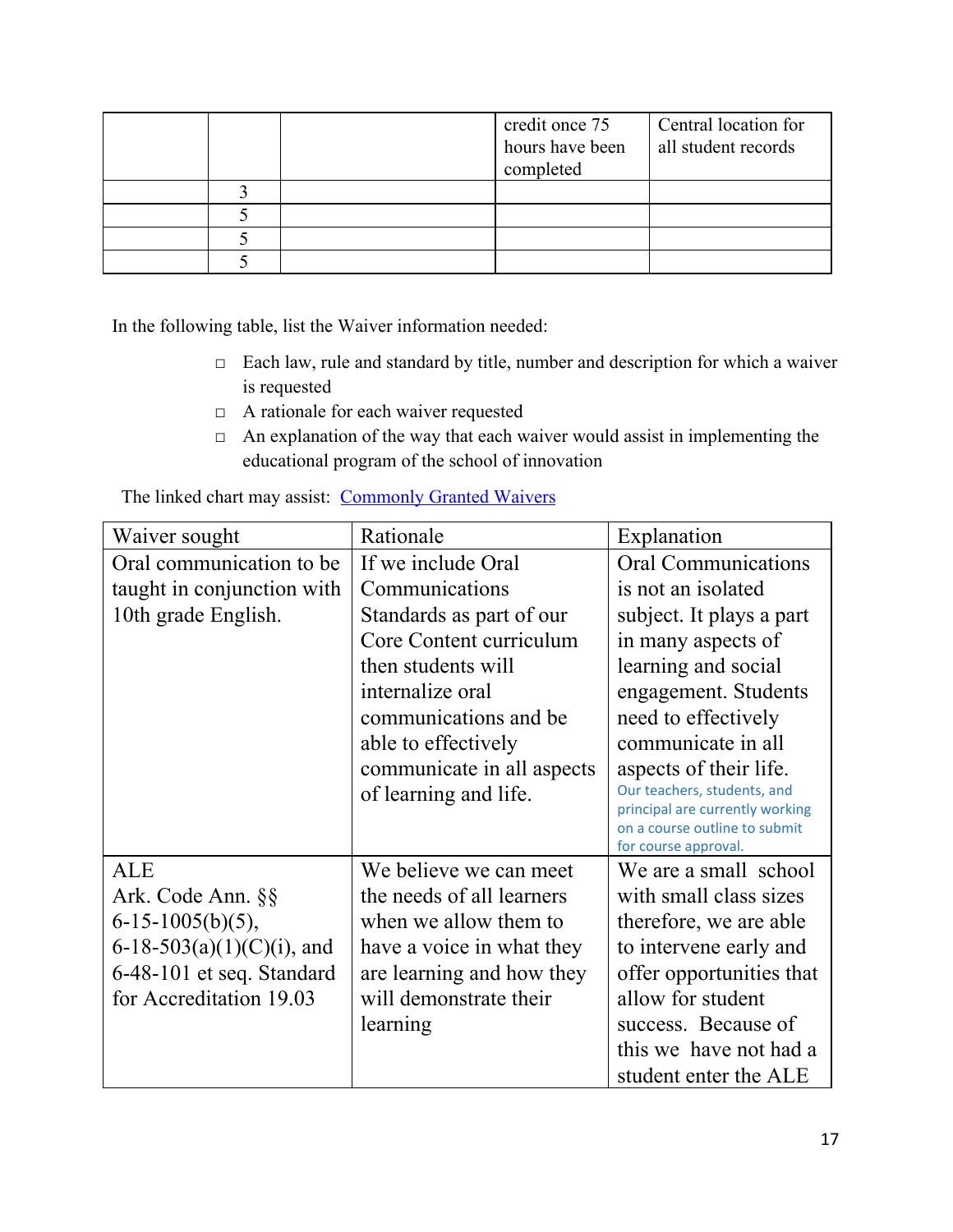| program in several                                                                                                                                                                              |
|-------------------------------------------------------------------------------------------------------------------------------------------------------------------------------------------------|
| years.                                                                                                                                                                                          |
| We do not receive funding for<br>our ALE program. NSL funds are<br>used to purchase supplemental<br>materials or services to meet<br>the specific individual<br>educational or behavioral needs |
| of our students.                                                                                                                                                                                |

#### Section 9: Council of Innovation

The Council of Innovation is composed of teachers, classified employees, the building principal or designee, parents, community members, students and minority membership in schools with at least a 10% minority student population. The council shall generate innovative ideas and proposals of its own and from other stakeholders to determine the content of the plan that will be voted on by the school employees.

#### **Council of Innovation**

Minority populations that comprise over 10% of school population (List all minorities that are over 10%) None

| Name of council      | Representative          | Minority | <b>Council Position</b> | Date elected |
|----------------------|-------------------------|----------|-------------------------|--------------|
| member               | group                   |          |                         |              |
| Brayden              | Student                 | no       | <b>EAST Student</b>     | 12/04/2107   |
| Rounsaville          |                         |          | Representative          |              |
| <b>Tammy Winslow</b> | Parent/Community        | no       | <b>Team Leader</b>      | 12/04/2107   |
|                      | Representative          |          |                         |              |
| Hunter               | Parent/School           | no       | Team Member             | 12/04/2107   |
| Rounsaville          | <b>Resource Officer</b> |          |                         |              |
| Starla               | Parent                  | no       | <b>Team Member</b>      | 12/04/2107   |
| Rounsaville          |                         |          |                         |              |
| Lisa Jowers          | Parent/Community        | no       | <b>Team Secretary</b>   | 12/04/2107   |
|                      | Representative          |          |                         |              |
| <b>Blair Booker</b>  | Student                 | no       | Incoming 7th            | 12/04/2107   |
|                      |                         |          | grade Student           |              |
| Sherri Seibert       | Grandparent             | no       | <b>Team Reporter</b>    | 12/04/2107   |
| Greyson Seibert      | student                 | no       | <b>EAST Student</b>     | 12/04/2107   |
|                      |                         |          | Representative          |              |
| Stephanie Hale       | parent                  | no       | <b>Team Facilitator</b> | 12/04/2107   |

(Minority representation on council is required for each 10% minority)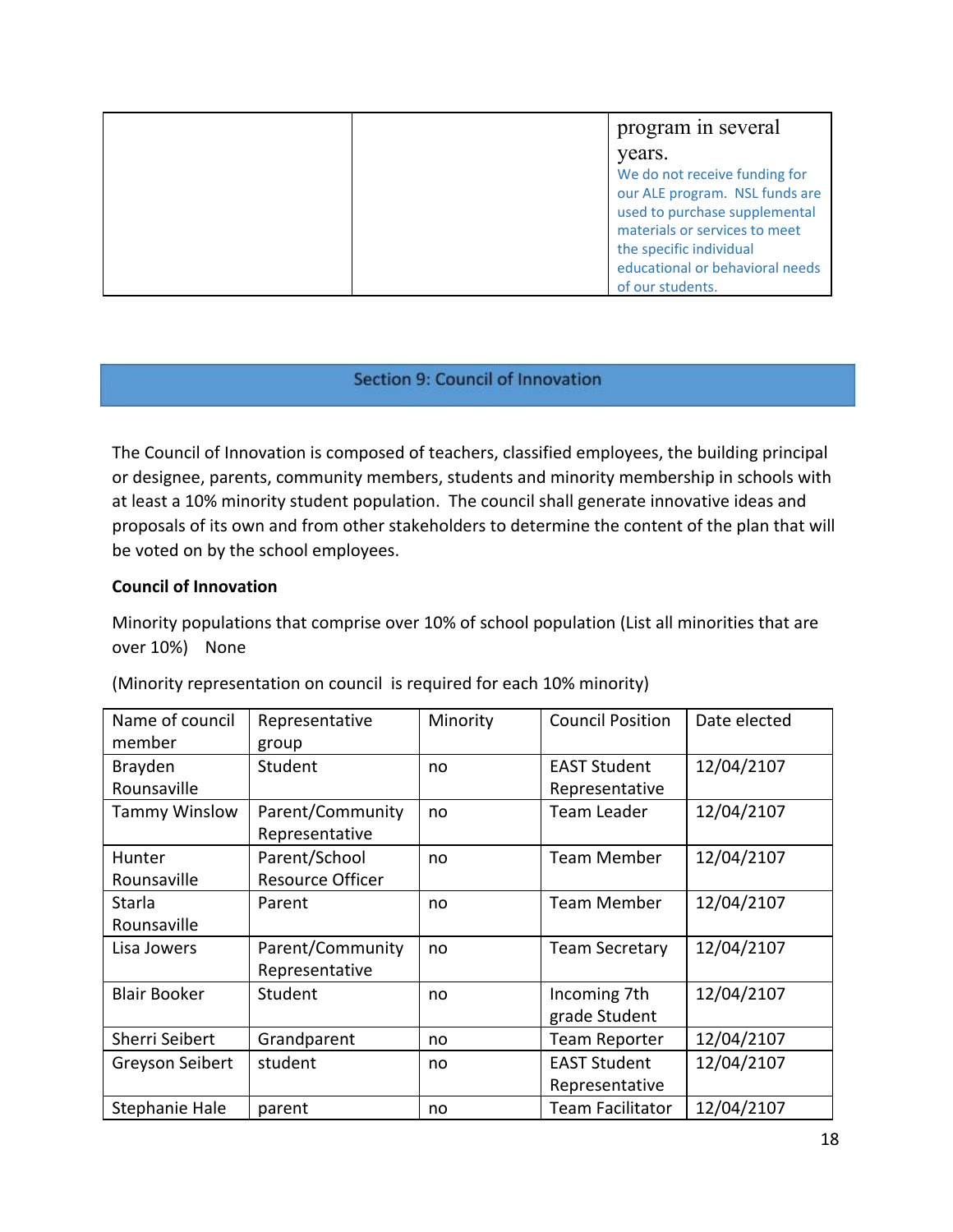| Carla Bivens           | Parent                   | no  | <b>Team Member</b>   | 12/04/2107 |
|------------------------|--------------------------|-----|----------------------|------------|
| Andrea                 | Student                  | yes | <b>Student Voice</b> | 12/04/2107 |
| Bermudez               |                          |     |                      |            |
| <b>Alexis Bivens</b>   | Student                  | no  | <b>Student Voice</b> | 12/04/2107 |
| Jaylin Ray             | Student                  | no  | <b>Student Voice</b> | 12/04/2107 |
| Kelley Hopper          | <b>Special Education</b> | no  | <b>Team Scribe</b>   | 12/04/2107 |
|                        | Teacher                  |     |                      |            |
| Alayna Duren           | Senior High Science      | no  | <b>Team Member</b>   | 12/04/2107 |
|                        | Teacher                  |     |                      |            |
| Anthony Byrd           | Junior High Science      | no  | <b>Team Member</b>   | 12/04/2107 |
|                        | Teacher                  |     |                      |            |
| <b>Michael Dobbins</b> | Athletics/Dean of        | no  | <b>Team Member</b>   | 12/04/2107 |
|                        | <b>Students</b>          |     |                      |            |
| Melissa Booker         | <b>High School</b>       | no  | <b>Team Member</b>   | 12/04/2107 |
|                        | Counselor                |     |                      |            |
| Melissa Gribble        | <b>CTE Teacher</b>       | no  | <b>Team Member</b>   | 12/04/2107 |
| <b>Nikita</b>          | Paraprofessional         | yes | <b>Team Member</b>   | 12/04/2107 |
| Honorable              |                          |     |                      |            |
| <b>Trey Guy</b>        | Student                  | yes | Incoming 7th         | 12/04/2107 |
|                        |                          |     | grade student        |            |
| Brittany               | JAG teacher              | no  | <b>Team Member</b>   | 12/04/2107 |
| Hazelwood              |                          |     |                      |            |
| Teresa                 | High School              | no  | <b>Team Member</b>   | 12/04/2107 |
| Lawrence               | Principal                |     |                      |            |
| Jennifer               | Superintendent           | no  | <b>Team Member</b>   | 12/04/2107 |
| <b>Barbaree</b>        |                          |     |                      |            |

### Section 10: Shared Leadership

#### **Shared Leadership**

Complete the following chart to document collaborative opportunities for shared leadership with all stakeholders including staff, parents, and community members about the School of Innovation.

Include all meetings pertaining to the School of Innovation. Include meetings that occurred before Council of Innovation was formed. Include Council of Innovation meetings.

|      | Meeting   Meeting Purpose   Focus |          |                         | Number of   Meeting Outcome/Planned |
|------|-----------------------------------|----------|-------------------------|-------------------------------------|
| date |                                   | Audience | Attendants   next steps |                                     |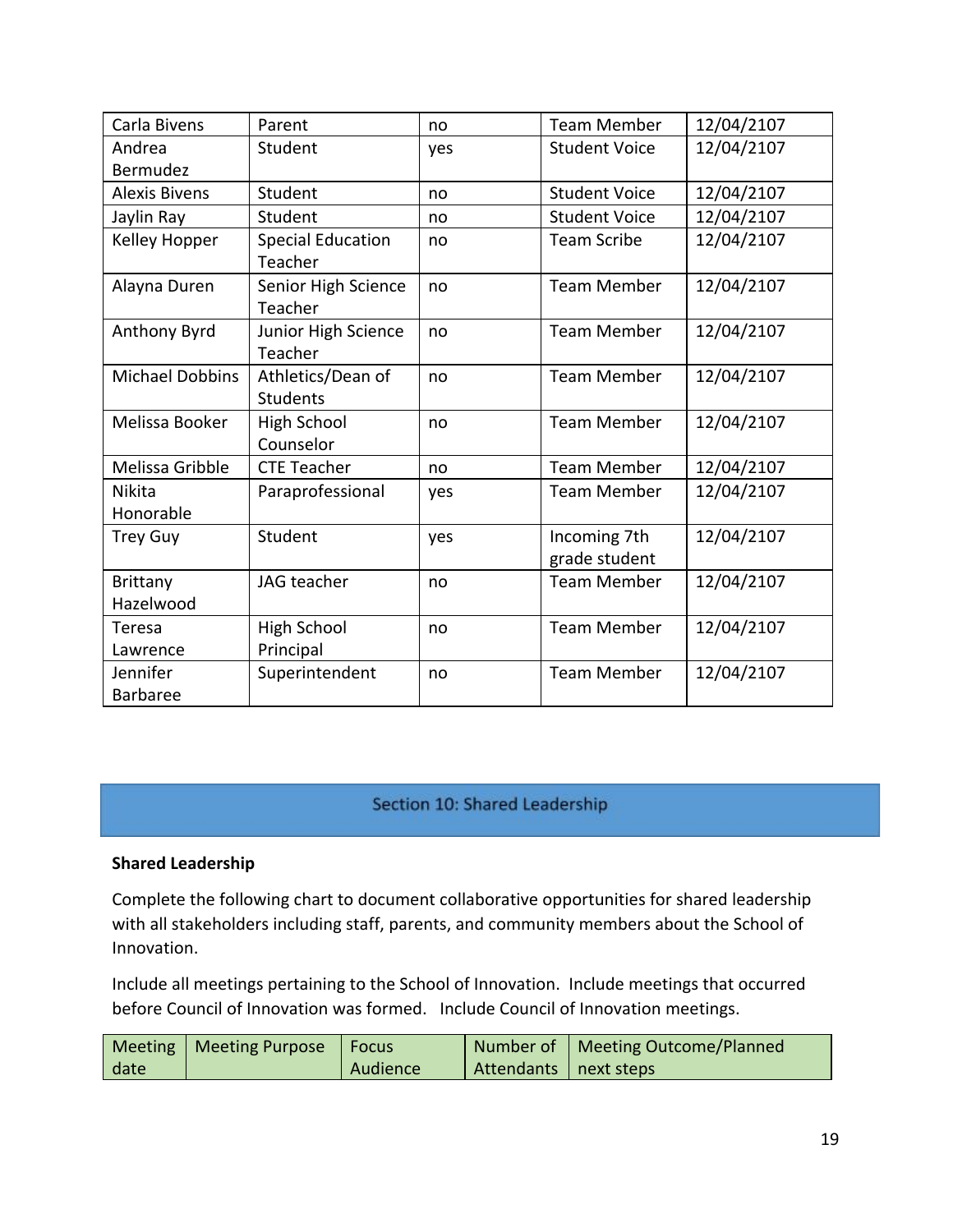| May<br>2017                        | Begin the<br>discussion about<br>becoming a<br>School of<br>Innovation                                                                                                                                                | Student<br>Voice and<br>their<br>facilitators                                            | 14             | Students provided suggestions.<br>Team will meet again to<br>continue to formulate ideas and<br>how they can be implemented.                                                                                                                              |
|------------------------------------|-----------------------------------------------------------------------------------------------------------------------------------------------------------------------------------------------------------------------|------------------------------------------------------------------------------------------|----------------|-----------------------------------------------------------------------------------------------------------------------------------------------------------------------------------------------------------------------------------------------------------|
| August<br>2017                     | Instructional<br>team meeting<br>discussion about<br>becoming a<br>school of<br>innovation, what<br>is a school of<br>innovation?,<br>What are the<br>benefits to our<br>students?, Why?                              | <b>Teachers</b><br>Paraprofessio<br>nals<br>Counselor<br>Principal<br>Superintende<br>nt | 21             | Most of the group was<br>receptive to the idea. There<br>were some concerns about the<br>schedule and how many<br>projects would students be<br>required to complete.<br>Everyone had positive<br>comments about the<br>community service piece.          |
| August<br>2017                     | Instructional<br>team meetings to<br>discuss becoming<br>a school of<br>innovation                                                                                                                                    | Teachers<br>Paraprofessio<br>nals<br>Counselor<br>Principal                              | 20             | We looked at possible schedule<br>changes, what community<br>service would look like and how<br>it might be done. Discussions<br>will continue within PLC groups                                                                                          |
| Septem<br>ber<br>$26 - 27$<br>2017 | Innovation for<br>Educational<br>Summit                                                                                                                                                                               | Counselor<br>Principal                                                                   | $\overline{2}$ | Great conference! It gave us<br>some ideas to take back to the<br>school and community                                                                                                                                                                    |
| Septem<br>ber<br>2017              | <b>Student Voice</b><br>Meeting<br>Discussed with<br>students possible<br>changes needed<br>to help foster<br>student<br>engagement and<br>what it would<br>mean if we were<br>to become a<br>school of<br>innovation | <b>Students</b><br>Facilitators<br>Principal                                             | 15             | During this meeting we<br>discussed inquiry-based/project<br>based learning, students and<br>teacher partnering together to<br>work on creating curriculum for<br>each unit of study, and<br>community based service. The<br>students were very receptive |
| October<br>17th<br>2017            | Instructional<br>team meetings<br>Why Activity-<br>During each<br>instructional<br>team meeting I                                                                                                                     | <b>Teachers</b><br>Dean of<br><b>Students</b><br>Counselor<br>Principal                  | 19             | This was a very informative<br>meeting. All of the groups were<br>able to see everyone's<br>responses the following day.<br>We realized we were on the                                                                                                    |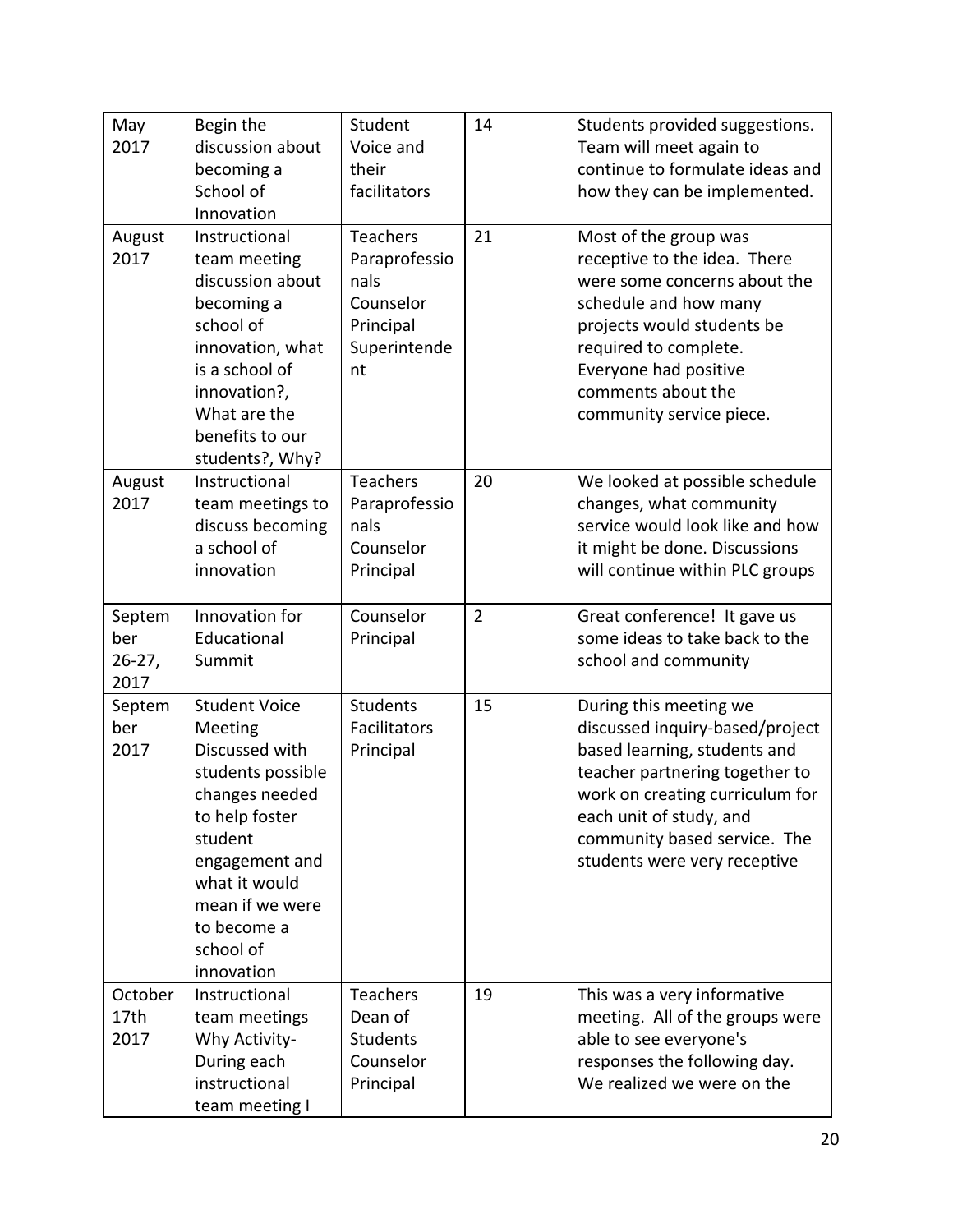|                          | posed the<br>question Why do<br>we have school?<br>Teachers gave<br>responses and<br>then again I<br>asked them Why?<br>For a third time I<br>asked them Why?<br>drill down as a<br>root cause type<br>activity                                                                                                                                                                                                                                                                                                                                                                                            | Superintende<br>nt                                                                                              |    | same page with our thoughts<br>and ideas about school.                                                                                                                                                                                                                                                                                                                                                               |
|--------------------------|------------------------------------------------------------------------------------------------------------------------------------------------------------------------------------------------------------------------------------------------------------------------------------------------------------------------------------------------------------------------------------------------------------------------------------------------------------------------------------------------------------------------------------------------------------------------------------------------------------|-----------------------------------------------------------------------------------------------------------------|----|----------------------------------------------------------------------------------------------------------------------------------------------------------------------------------------------------------------------------------------------------------------------------------------------------------------------------------------------------------------------------------------------------------------------|
| October<br>19th,<br>2017 | Instructional<br>team meeting<br>All on the wall<br>type activity-<br>Each team was<br>given a stack of<br>red, green, and<br>yellow cards. On<br>the red cards<br>they were<br>instructed to<br>write the things<br>we were doing<br>but needed to<br>stop doing, on<br>the yellow cards<br>they were<br>instructed to<br>write the things<br>we needed to<br>begin doing or<br>continue doing,<br>but do better,<br>and on the green<br>cards they were<br>instructed to<br>write practices<br>we needed to<br>begin doing to<br>make our school<br>a better place for<br>teaching and<br>learning. Each | <b>Teachers</b><br>Paraprofessio<br>nals<br>Dean of<br>students<br>counselor<br>Principal<br>Superintende<br>nt | 26 | These meetings were very<br>informative. There were a lot of<br>cards with similar ideas. By<br>putting all of the cards on the<br>wall for them to review and<br>discuss the following day, it<br>allowed for deeper discussion<br>and a growing understanding<br>that we want the same things<br>for our school. We agreed to<br>continue discussion and<br>determine the best course of<br>action for our school. |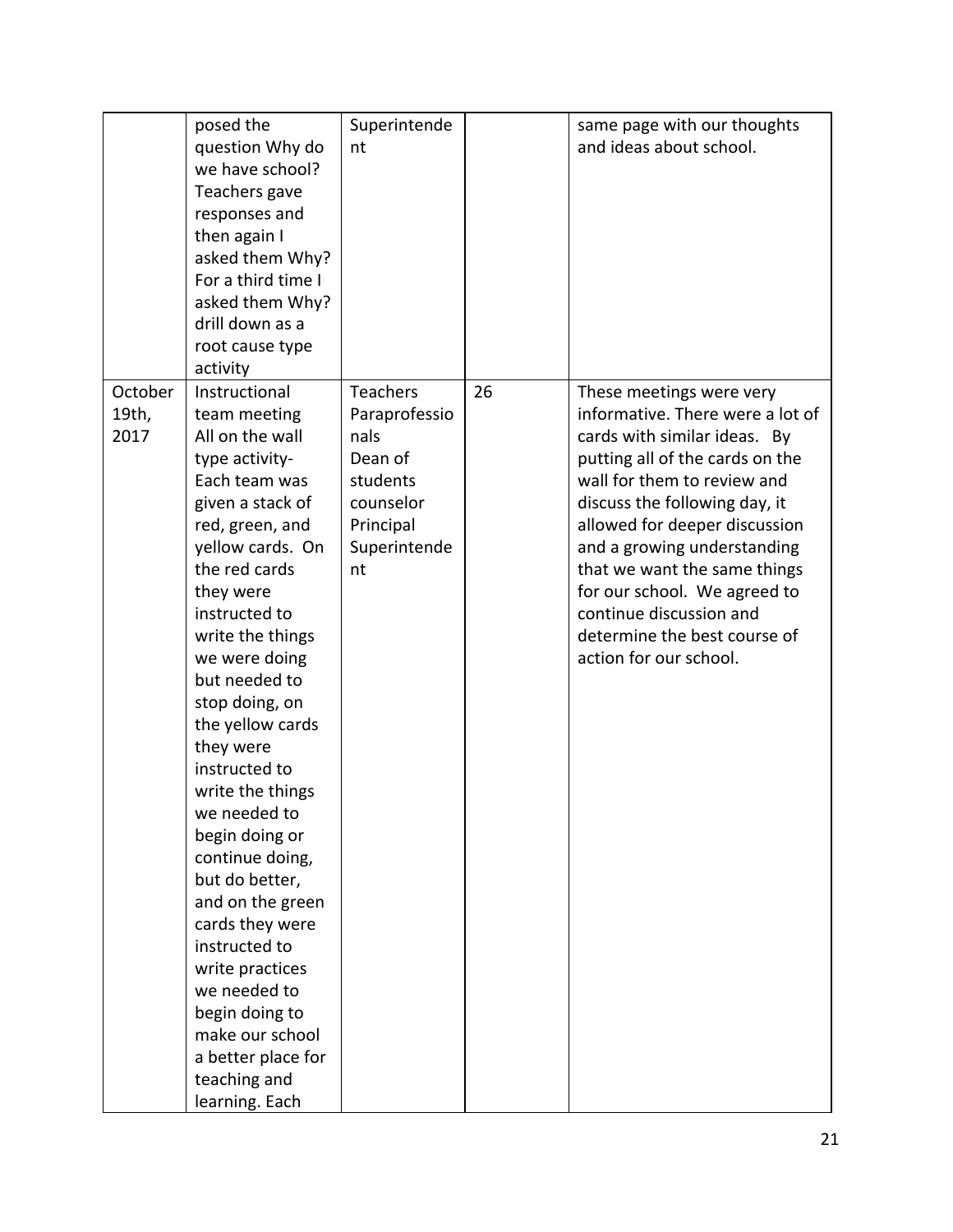|         | group put their    |                 |    |                                 |
|---------|--------------------|-----------------|----|---------------------------------|
|         | cards on the wall  |                 |    |                                 |
|         | in similar         |                 |    |                                 |
|         | categories.        |                 |    |                                 |
|         | Pictures were      |                 |    |                                 |
|         | taken of each      |                 |    |                                 |
|         | groups work and    |                 |    |                                 |
|         | at the end of the  |                 |    |                                 |
|         | day I put their    |                 |    |                                 |
|         | cards in           |                 |    |                                 |
|         | categories         |                 |    |                                 |
|         | according to how   |                 |    |                                 |
|         | they had them      |                 |    |                                 |
|         | grouped. The       |                 |    |                                 |
|         | next day they      |                 |    |                                 |
|         | were able to see   |                 |    |                                 |
|         | everyones cards    |                 |    |                                 |
|         | and discussion     |                 |    |                                 |
|         | continued about    |                 |    |                                 |
|         | positive changes   |                 |    |                                 |
|         | we needed to       |                 |    |                                 |
|         | make.              |                 |    |                                 |
| october | Instructional      | Teacher         | 19 | Each person came back with      |
| 24th,   | team meetings      | Counselor       |    | information regarding their     |
| 2017    | Project Based      | Principal       |    | findings. Most of the research  |
|         | Learning Project-  | Dean of         |    | was positive. This activity led |
|         | We continued       | <b>Students</b> |    | to several more questions. They |
|         | our learning on    | Superintende    |    | were told to pose their         |
|         | Innovation and     | nt              |    | questions so they could be      |
|         | what it would      |                 |    | compiled in a Google Doc for    |
|         | mean for our       |                 |    | everyone to see.                |
|         | school. During     |                 |    |                                 |
|         | this activity each |                 |    |                                 |
|         | team member        |                 |    |                                 |
|         | was asked to       |                 |    |                                 |
|         | choose a           |                 |    |                                 |
|         | stakeholder role   |                 |    |                                 |
|         | -parent, teacher,  |                 |    |                                 |
|         | student,           |                 |    |                                 |
|         | community          |                 |    |                                 |
|         | member,            |                 |    |                                 |
|         | business           |                 |    |                                 |
|         | partner-They       |                 |    |                                 |
|         | were taken         |                 |    |                                 |
|         | through a PBL      |                 |    |                                 |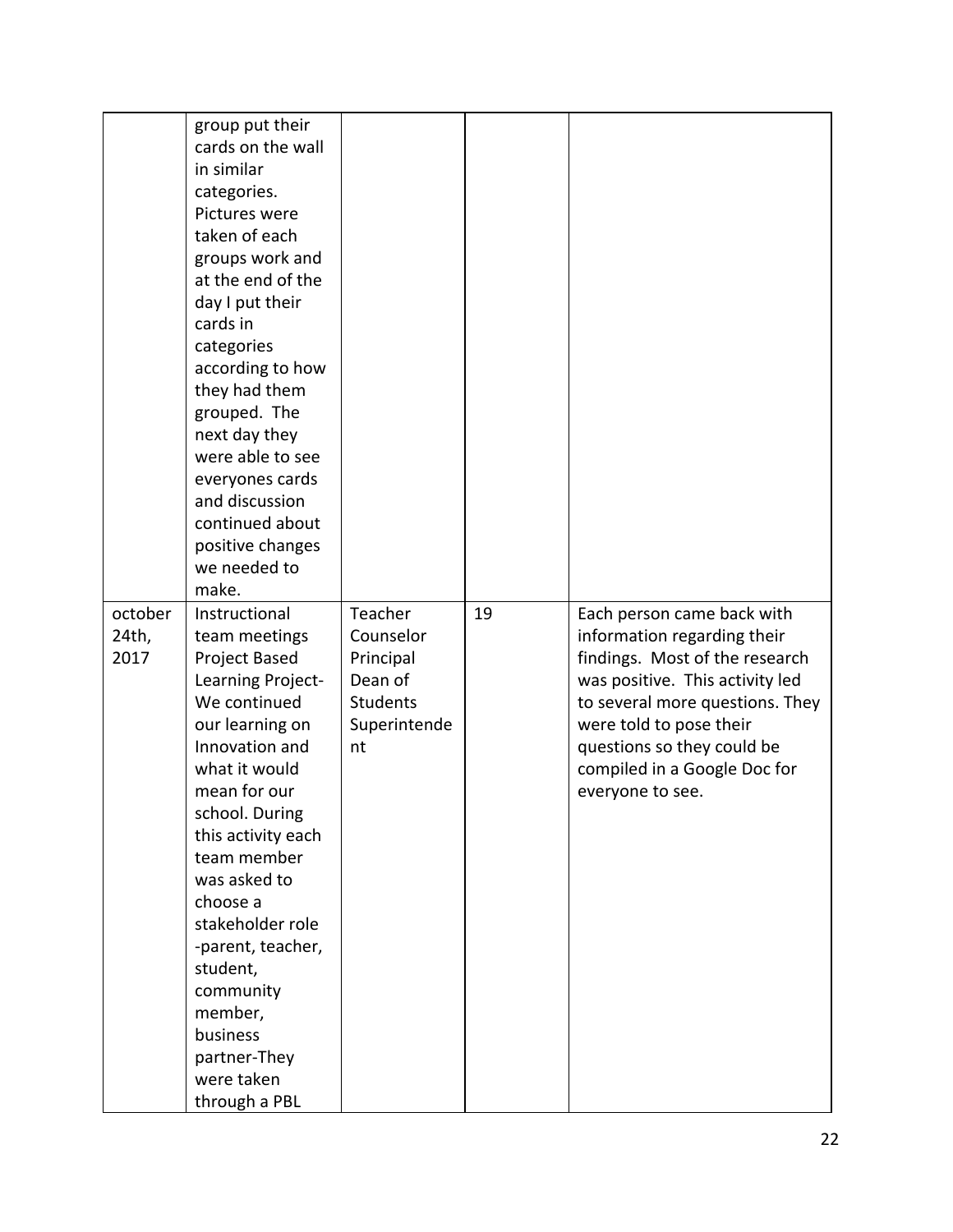|          | inquiry based     |                 |    |                                |
|----------|-------------------|-----------------|----|--------------------------------|
|          | project by        |                 |    |                                |
|          | identifying       |                 |    |                                |
|          | questions we had  |                 |    |                                |
|          | about innovation  |                 |    |                                |
|          | and becoming a    |                 |    |                                |
|          | School of         |                 |    |                                |
|          | Innovation. They  |                 |    |                                |
|          | were then tasked  |                 |    |                                |
|          | with conducting   |                 |    |                                |
|          | research, and     |                 |    |                                |
|          | creating a 20     |                 |    |                                |
|          | second            |                 |    |                                |
|          | PSA-public        |                 |    |                                |
|          | service           |                 |    |                                |
|          | announcement      |                 |    |                                |
|          | using the         |                 |    |                                |
|          | information they  |                 |    |                                |
|          | found. the PSA    |                 |    |                                |
|          | had to be from    |                 |    |                                |
|          | the point of view |                 |    |                                |
|          | they chose        |                 |    |                                |
|          | stakeholder point |                 |    |                                |
|          | of view           |                 |    |                                |
| Novem    | Instructional     | <b>Teachers</b> | 19 | Teachers were told to post     |
| ber 6th, | team meetings-    | Counselor       |    | ideas and solutions to the     |
| 2017     | Team members      | Dean of         |    | questions posted. We worked    |
|          | record their      | <b>Students</b> |    | through the questions one by   |
|          | questions         | Principal       |    | one and came up with solutions |
|          | concerning        | Superintende    |    | or decided some questions      |
|          | moving to         | nt              |    | were not relevant to what we   |
|          | become a school   |                 |    | were trying to do. Those       |
|          | of innovation-    |                 |    | questions were addressed in a  |
|          | these are posted  |                 |    | different manner.              |
|          | in Google         |                 |    |                                |
|          | classroom for all |                 |    |                                |
|          | faculty to view   |                 |    |                                |
| Novem    | Instructional     | <b>Teachers</b> | 19 | We continued to work on        |
| ber      | team meetings     | Counselor       |    | finding answers to our         |
| $13th$ , | We continued to   | Principal       |    | questions                      |
| 2017     | address the       |                 |    |                                |
|          | concerns and      |                 |    |                                |
|          | questions posed   |                 |    |                                |
|          | by teachers       |                 |    |                                |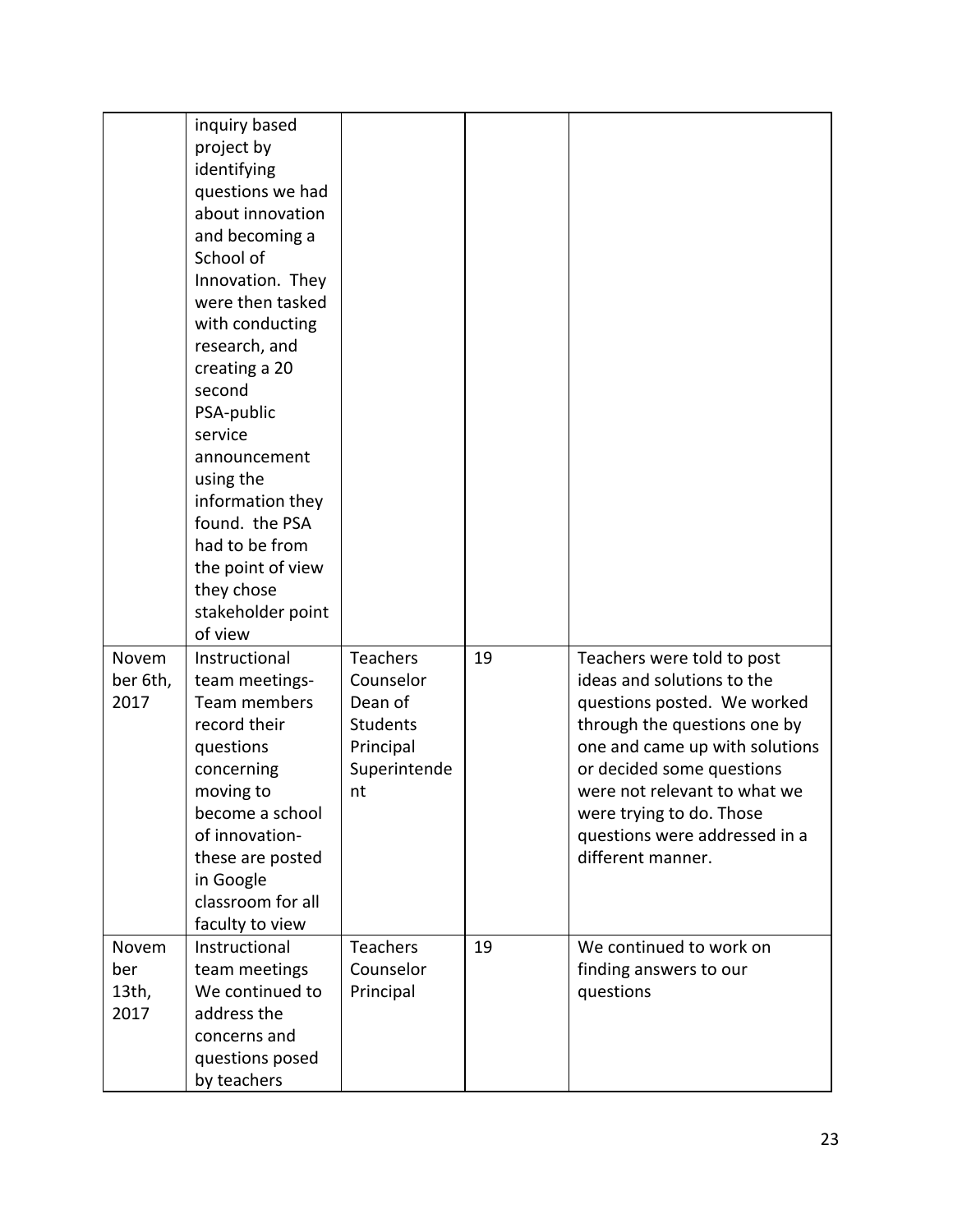| Decemb<br>er 1st,<br>2017 | Student voice<br>meeting to<br>discuss why we<br>want to become<br>a school of<br>innovation.<br>Gathered<br>additional ideas<br>and solutions.                                                                                                                                                                                                                                                            | Students,<br>Facilitators,<br>Principal                  | 15 | Students were given the<br>information we had been<br>working on in our instructional<br>team meetings and students<br>presented information they had<br>been working on during their<br>student voice teams. The<br>students had some of the same<br>ideas/solutions as the teachers. |
|---------------------------|------------------------------------------------------------------------------------------------------------------------------------------------------------------------------------------------------------------------------------------------------------------------------------------------------------------------------------------------------------------------------------------------------------|----------------------------------------------------------|----|----------------------------------------------------------------------------------------------------------------------------------------------------------------------------------------------------------------------------------------------------------------------------------------|
| Decemb<br>er 4th,<br>2017 | Parent meeting<br>creation of<br>council of<br>innovation<br>During this<br>meeting the<br>parents were<br>divided into<br>smaller groups<br>and each group<br>was led by a<br>member of the<br>high school<br>leadership team.<br>The principal<br>opened the<br>meeting and each<br>team member led<br>the individual<br>groups through<br>the same<br>activities the<br>teachers had<br>worked through. | Parents,<br>Teachers,<br>Students,<br>Principal          | 27 | We received positive comments<br>from our parents. They offered<br>several great ideas. The<br>community service piece was<br>well received.                                                                                                                                           |
| Decemb<br>er 5th,<br>2017 | Student meeting<br>in the high school<br>library to discuss<br>where we are in<br>the application<br>for School of<br>Innovation<br>process, and<br>continued<br>discussion on<br>what we want<br>our school to look                                                                                                                                                                                       | Students,<br>Counselor,<br>Principal,<br><b>Teachers</b> | 21 | Students offered several good<br>ideas and they each have<br>decided they needed to take on<br>more responsibility for ensuring<br>changes take place.                                                                                                                                 |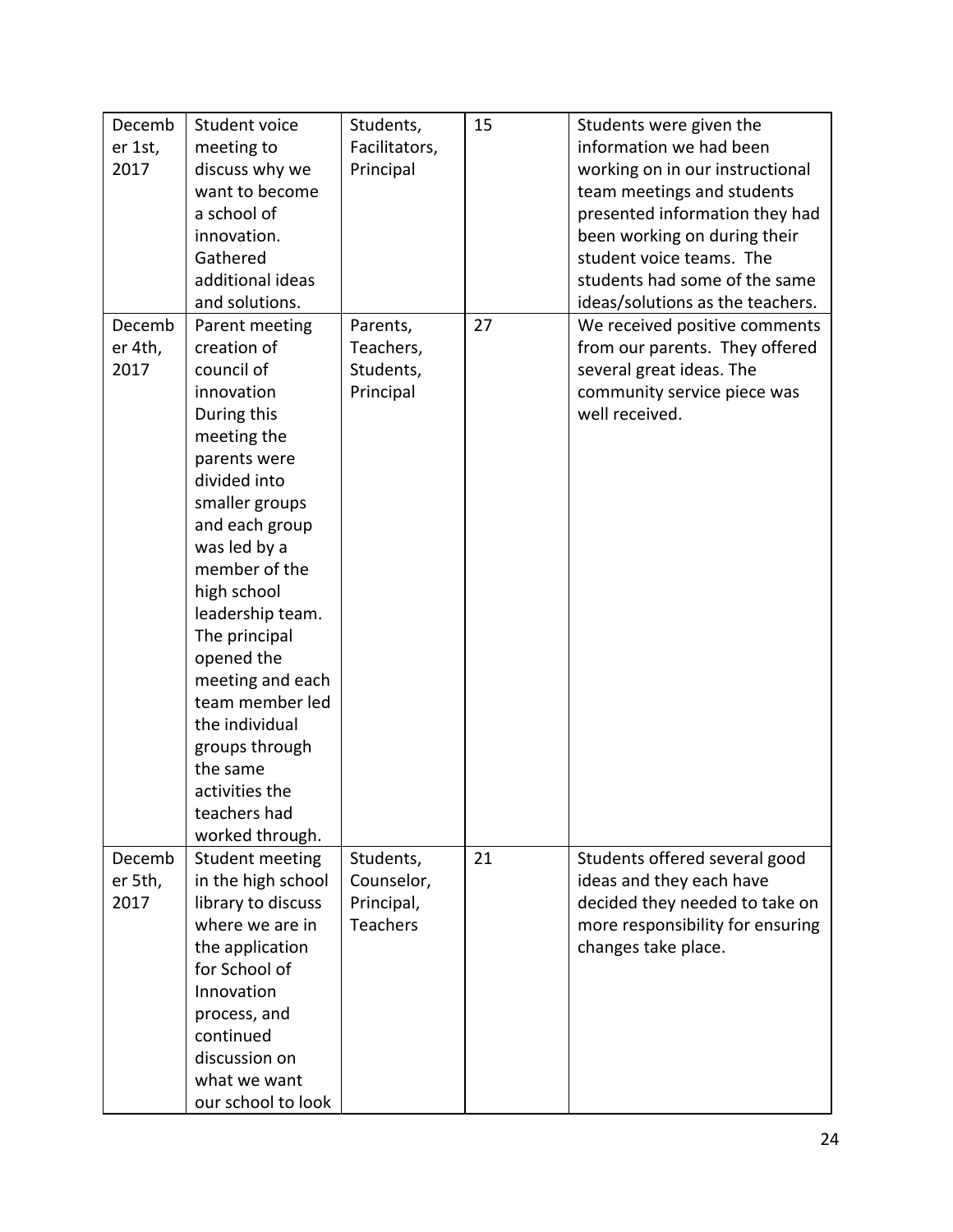| January<br>3rd,<br>2017    | like in the<br>future, and how<br>can we make<br>those changes<br>Professional<br>development<br>with the<br>teachers. We<br>used the book<br>Everyday<br><b>Problem Based</b><br>Learning by Brian<br>Pete and Robin<br>Fogarty. Each<br>instructional<br>team took a<br>chapter and<br>presented the<br>chapter using the<br>PBL format from<br>the book to the<br>whole group. |    |                                                                          | Teachers have a better<br>understanding of how PBL can<br>be used in their classrooms.<br>They were tasked with creating<br>a small PBL unit and<br>implementing it with their<br>classes by the end of the<br>second week in January and we<br>would discuss any problems<br>they encountered and work on<br>implementing a PBL each<br>month til the end of school.<br>March, April, and May PBL<br>projects will be created with<br>students. |
|----------------------------|-----------------------------------------------------------------------------------------------------------------------------------------------------------------------------------------------------------------------------------------------------------------------------------------------------------------------------------------------------------------------------------|----|--------------------------------------------------------------------------|--------------------------------------------------------------------------------------------------------------------------------------------------------------------------------------------------------------------------------------------------------------------------------------------------------------------------------------------------------------------------------------------------------------------------------------------------|
| January<br>22-26th<br>2017 | Council of<br>Innovation<br>Meetings-daily                                                                                                                                                                                                                                                                                                                                        | 36 | Parents,<br>Teachers,<br>Counselor,<br>Dean of<br>Students,<br>Principal | It was decided to not make big<br>changes in the schedule. We<br>needed to take small steps and<br>implement the<br>Inquiry-based/Projects-based<br>Learning curriculum and<br><b>Community Service Learning</b><br>Projects first so teachers and<br>students had time to become<br>accustomed to the new way of<br>doing things. They also stated<br>we could make changes to the<br>schedule as we saw a need.                                |

**Section 11: Election Results**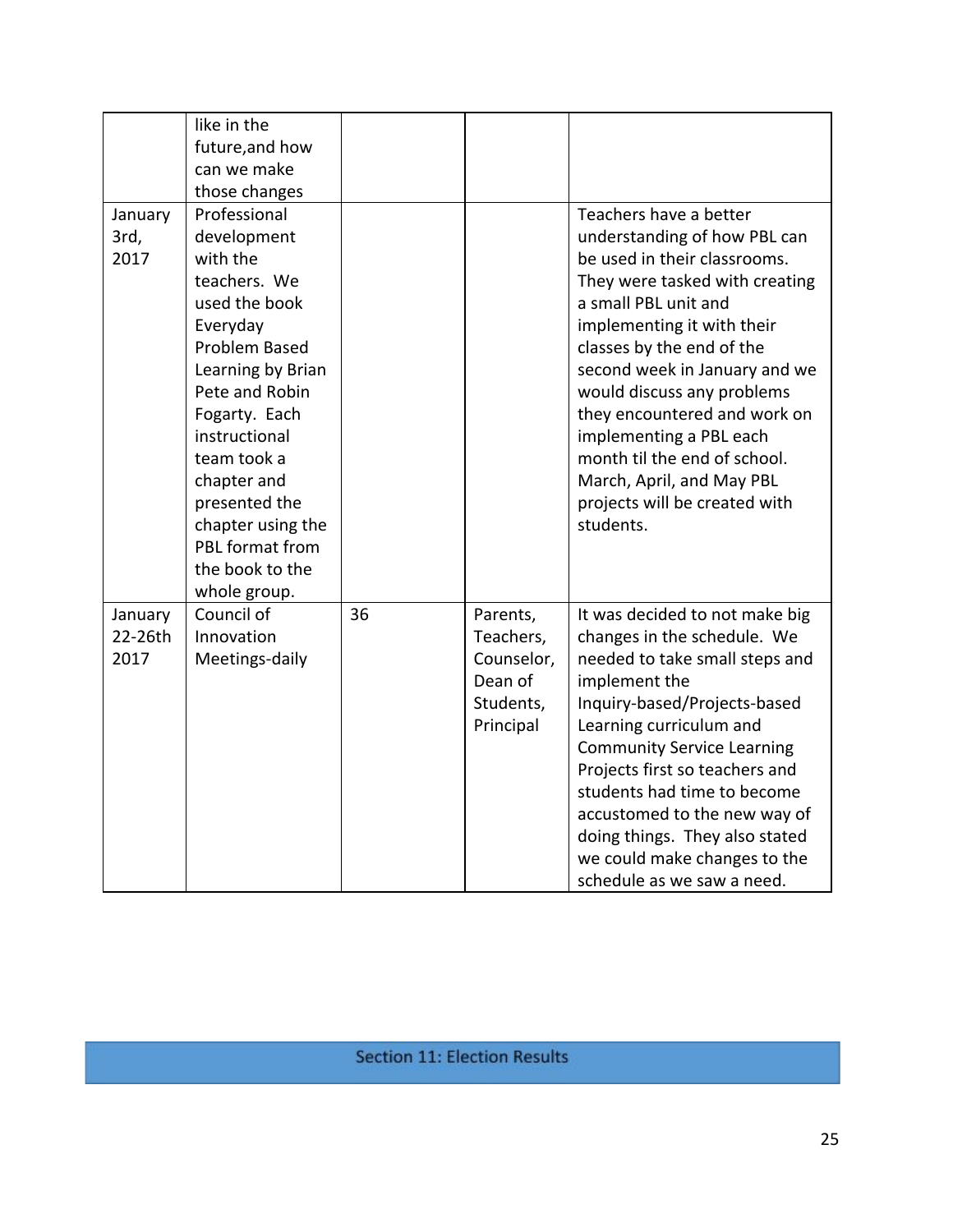# **School Name:**

# **Election Result**

Faculty and staff of the school must vote on the innovation plan presented by the Council of Innovation. Sixty percent of the school employees must vote in favor for the application to be submitted to the ADE. Provide the election result below:

| Number of Licensed and Classified Staff                                | 26            |
|------------------------------------------------------------------------|---------------|
| Number of Staff who voted                                              | 26            |
| Number of Staff who voted for the Proposed Plan                        | 24            |
| Number of Staff who voted against the proposed plan                    | $\mathcal{L}$ |
| Percentage of staff voting in favor of the proposed plan of innovation | 92%           |

Section 12: Professional Development Scope

# **School Name: Armorel High School**

## **Professional Development Plan**

The purpose of the proposed professional development planning is to ensure staff have the capacity for the changes proposed by the innovation plan.

Complete the following chart that **details** the professional development plan.

| Date              | Audience for PD        | Purpose of PD         | Alignment to      |
|-------------------|------------------------|-----------------------|-------------------|
|                   |                        |                       | innovation        |
|                   |                        |                       | plan/goals        |
| Example:          | Example:               | Example:              | <b>Example:</b>   |
| Summer 2018       | Leadership team        | Team building         | Goal 3            |
|                   | members and council    |                       | Developing        |
|                   |                        |                       | relationships and |
|                   |                        |                       | connections to    |
|                   |                        |                       | change culture    |
| Late Winter/Early | Students will learn to | Allows students time  | Goal 1 Students   |
| Spring 2018       | unpack standards and   | to practice unpacking | and teacher will  |

Professional Development Plan —Implementation of SOI plan during Building Phase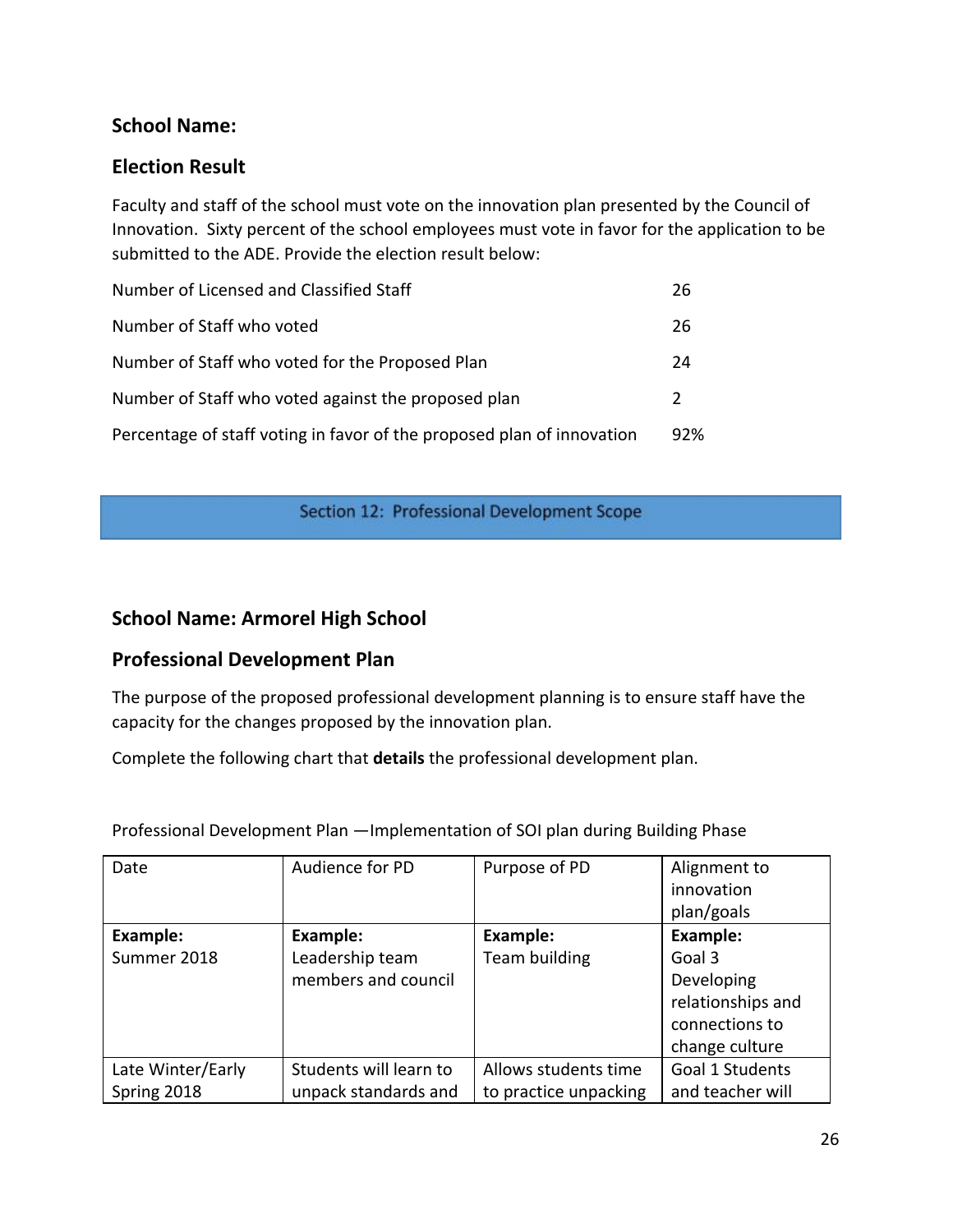|                            | operationalize<br>vocabulary                                                                    | standards and will<br>enable them to gain<br>an understanding of<br>what is expected of<br>them, so they can<br>work with teachers to                                          | work together to<br>develop<br>inquiry-based/proj<br>ect-based<br>curriculum                                        |
|----------------------------|-------------------------------------------------------------------------------------------------|--------------------------------------------------------------------------------------------------------------------------------------------------------------------------------|---------------------------------------------------------------------------------------------------------------------|
|                            |                                                                                                 | develop the<br>curriculum                                                                                                                                                      |                                                                                                                     |
| February 2018              | During our<br>instructional team<br>meetings teachers will<br>review how to unpack<br>standards | This will refresh<br>teachers on the<br>process of unpacking<br>standards, and will<br>also allow for a better<br>working relationship<br>between the teachers<br>and students | Goal 1 Students<br>and teacher will<br>work together to<br>develop<br>inquiry-based/proj<br>ect-based<br>curriculum |
| Summer 2018                | <b>Teachers and Students</b>                                                                    | How to build/ create<br>effective rubrics                                                                                                                                      | Goal 1 Students<br>and teacher will<br>work together to<br>develop<br>inquiry-based/proj<br>ect-based<br>curriculum |
| Summer and fall of<br>2018 | <b>Teachers and Students</b>                                                                    | How to develop<br>assessments                                                                                                                                                  | Goal 1 Students<br>and teacher will<br>work together to<br>develop<br>inquiry-based/proj<br>ect-based<br>curriculum |
| Summer and fall of<br>2018 | <b>Teachers and Students</b>                                                                    | Further development<br>of more detailed<br>Inquiry-based/Project<br>/Based Learning                                                                                            | Goal 1 Students<br>and teacher will<br>work together to<br>develop<br>inquiry-based/proj<br>ect-based<br>curriculum |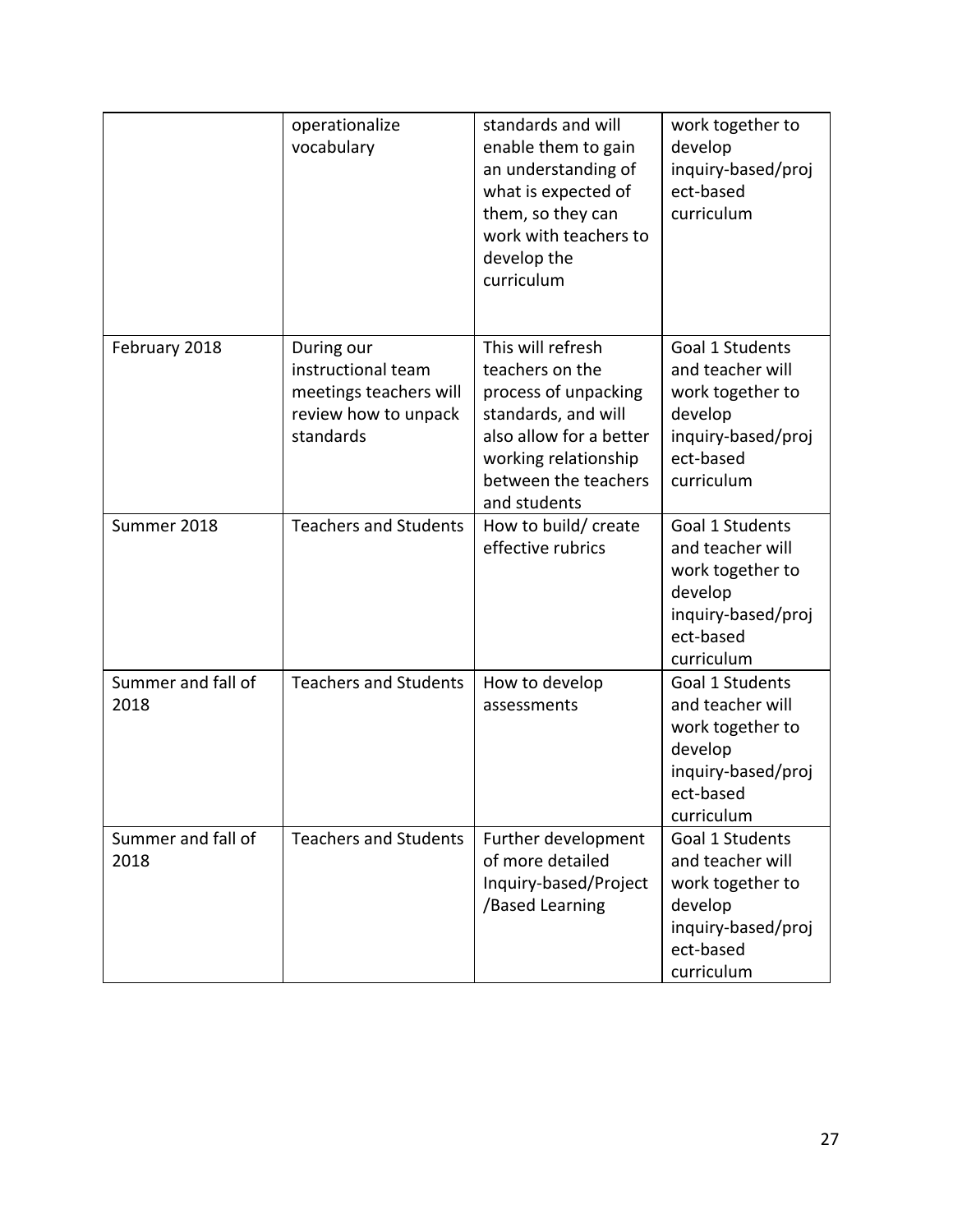This is an **EXAMPLE** of a worksheet you might choose to use to work on your goals.

| Innovation<br>Goal 1                          | List Here<br>Why:<br>Who: | <b>SMART Overall Goal breakdown</b><br>What (Overall Performance Target):<br>Measurable: (Expected Change- include baseline)                                                                            |                                |                   |
|-----------------------------------------------|---------------------------|---------------------------------------------------------------------------------------------------------------------------------------------------------------------------------------------------------|--------------------------------|-------------------|
| Actions to<br>support<br>Innovation<br>Goal 1 | Expected<br>Outcome       | Interim Performance Target with<br>expected change (need a baseline<br>here, may be a short term<br>measurement that shows interim<br>progress toward overall goal AND IS<br>connected to overall goal) | Data/Instrument                | Date (by<br>when) |
| $($ lf we)                                    | (Then)                    | (and this will)<br>(which is tied to the overall goal)                                                                                                                                                  | (which will be<br>measured by) | (by<br>when)      |